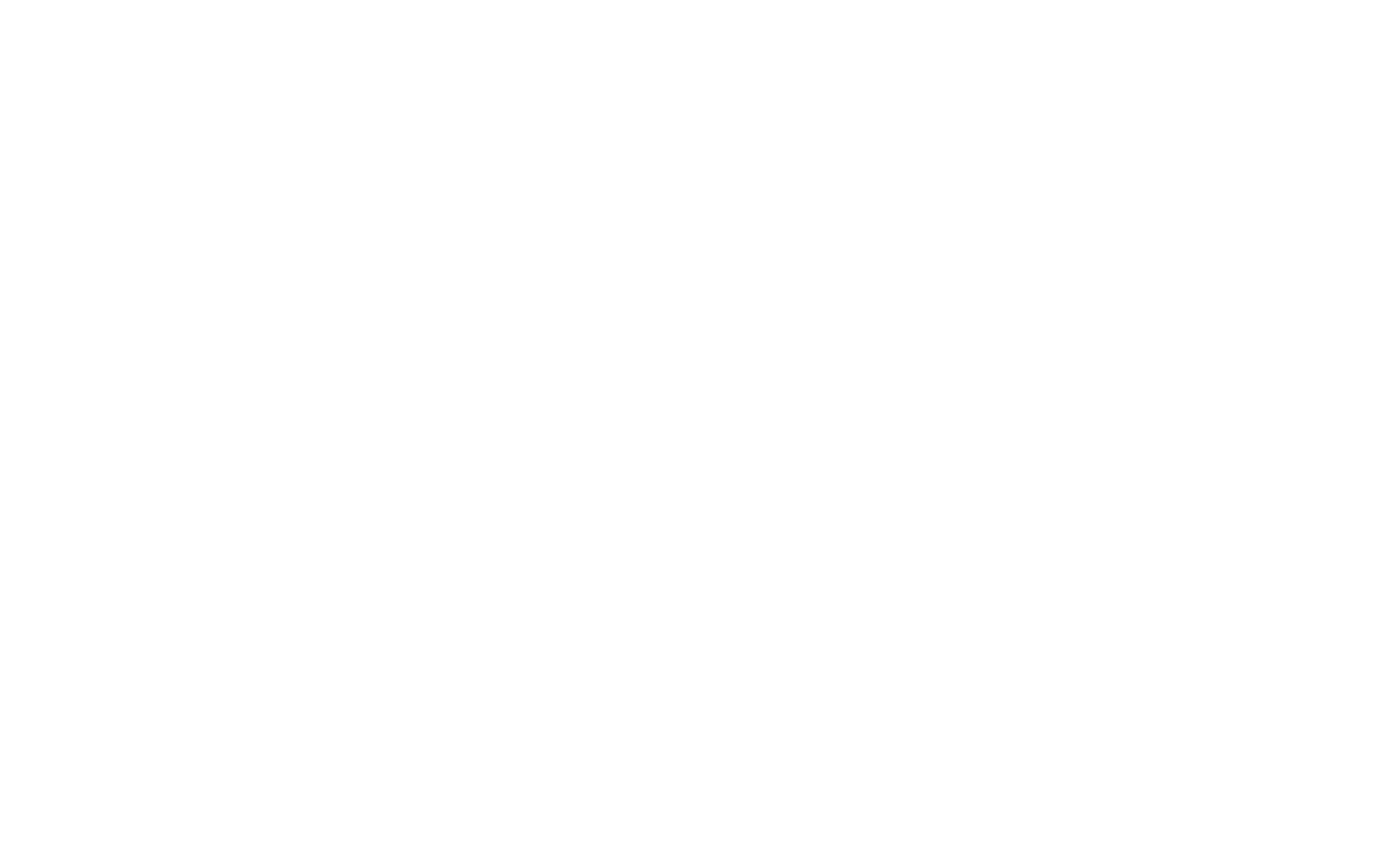| Basic Settings               | 23 |
|------------------------------|----|
| Contact Management           | 24 |
| Audio Optimization           | 25 |
| MIC & SPK                    | 26 |
| One Touch Call/Menu<br>27    |    |
|                              | 27 |
|                              |    |
|                              |    |
|                              |    |
| Time-out Timer               | 30 |
|                              |    |
|                              |    |
| DGNA                         | 30 |
|                              | 31 |
| Work Order  32               |    |
| Control Services             | 32 |
|                              |    |
| Personal Safety Services  34 |    |

| Communication Security Services  35 |  |
|-------------------------------------|--|
| Troubleshooting  37                 |  |
|                                     |  |
|                                     |  |
|                                     |  |
|                                     |  |
| Abbreviations  39                   |  |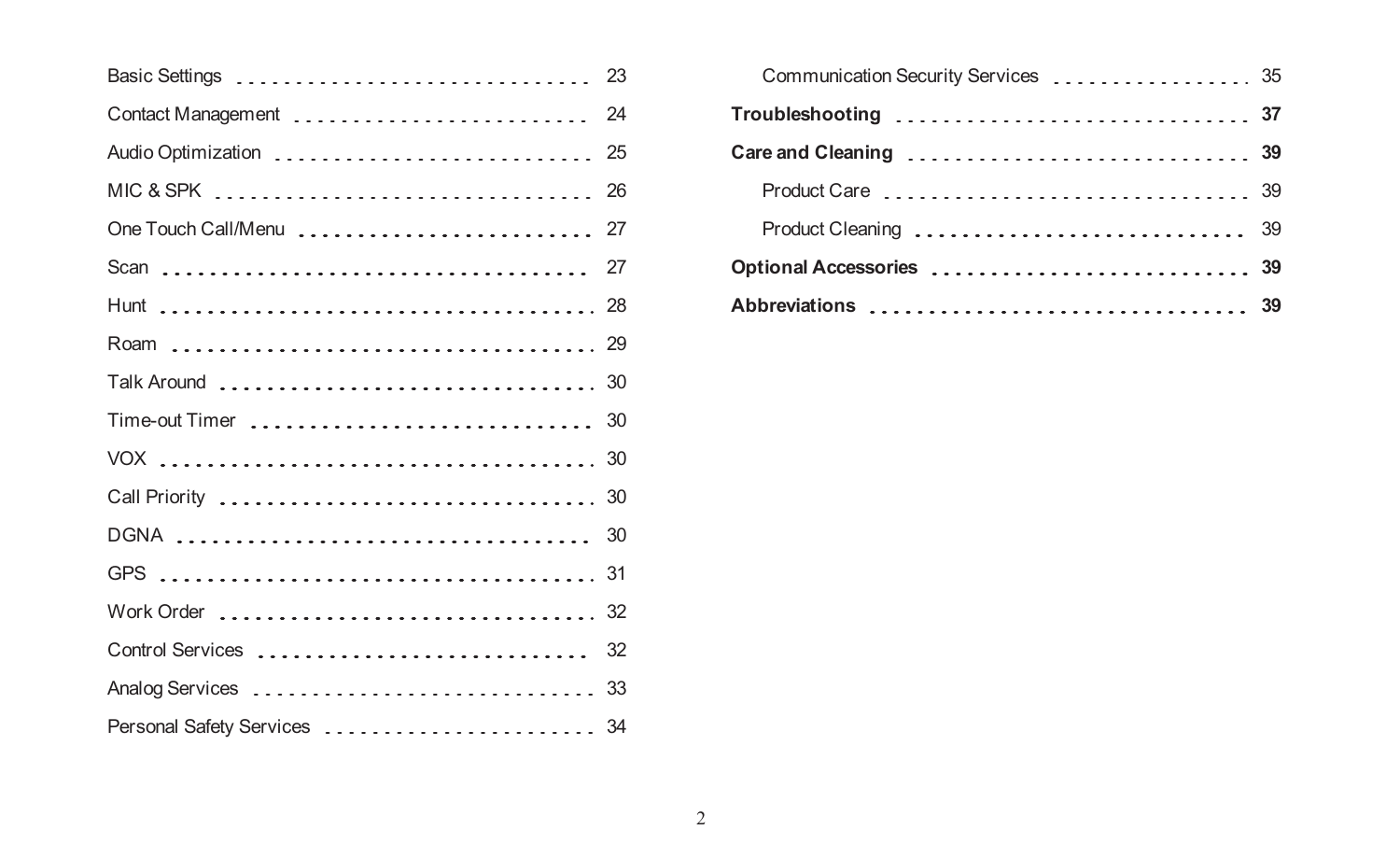# **Documentation Conventions**

## **Icon Conventions**

| Icon                  | Description                                                             |  |
|-----------------------|-------------------------------------------------------------------------|--|
| $\mathscr{L}$<br>Note | Indicates references that can further describe the related<br>topics.   |  |
| $\triangle$ Caution   | Indicates situations that could cause data loss or equipment<br>damage. |  |

# **Notation Conventions**

| Item            | Description                                                                                        | Example                                                                                                         |
|-----------------|----------------------------------------------------------------------------------------------------|-----------------------------------------------------------------------------------------------------------------|
| <b>Boldface</b> | Denotes menus, tabs,<br>parameter names, window<br>names, dialogue names, and<br>hardware buttons. | To save the configuration, click<br>Apply.<br>The Log Level Settings dialogue<br>appears.<br>Press the PTT key. |

| Item          | Description                                              | Example                                                                         |
|---------------|----------------------------------------------------------|---------------------------------------------------------------------------------|
| . .           | Denotes messages,<br>directories, file names,            | The screen displays "Invalid"<br>Battery!".                                     |
|               |                                                          | Open "PDT PSS.exe".                                                             |
|               | folder names, and<br>parameter values.                   | Go to "D:/opt/local".                                                           |
|               |                                                          | In the <b>Port</b> text box, enter "22".                                        |
|               | Directs you to access a<br>multi-level menu.             | Go to File $>$ New.                                                             |
| <i>Italic</i> | Denotes document titles                                  | For details about using the DWS.<br>refer to Dispatch Workstation User<br>Guide |
| New           | Courier Denotes commands and<br>their execution results. | To set the IP address, run the<br>following command:<br>$vos-cmd - m$ name IP   |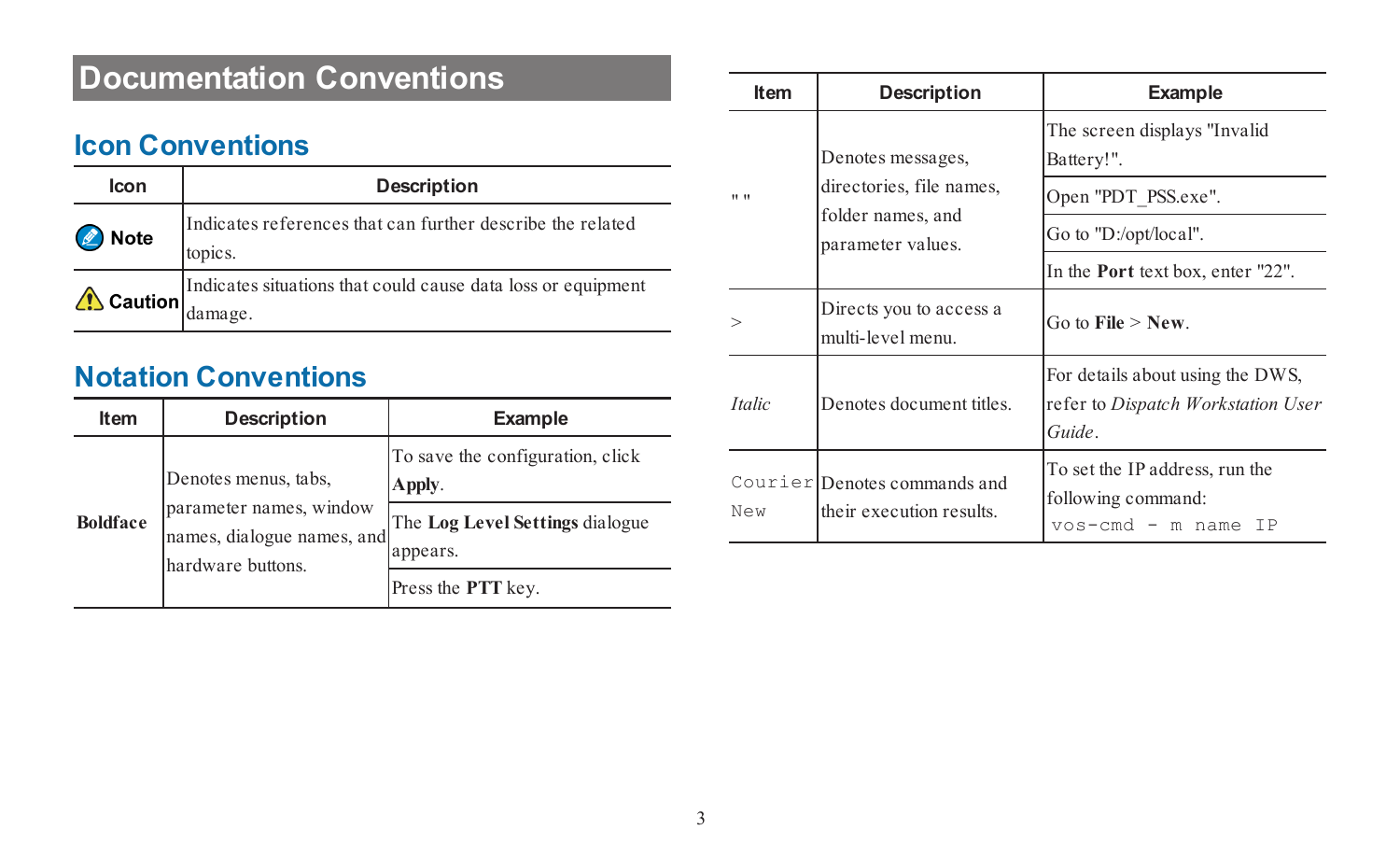# **Packing List**

Please unpack carefully and check that all items listed below are received. If any item is missing or damaged, please contact your dealer.

| Item          | Quantity (PCS) | Item              | Quantity (PCS) |
|---------------|----------------|-------------------|----------------|
| Radio         |                | Antenna           |                |
| Battery       |                | Belt Clip         |                |
| Charger       |                | Strap             |                |
| Power Adapter |                | Documentation Kit |                |

#### Note

Check whether the frequency band marked on the antenna label matches that on the radio label. If not, please contact your dealer.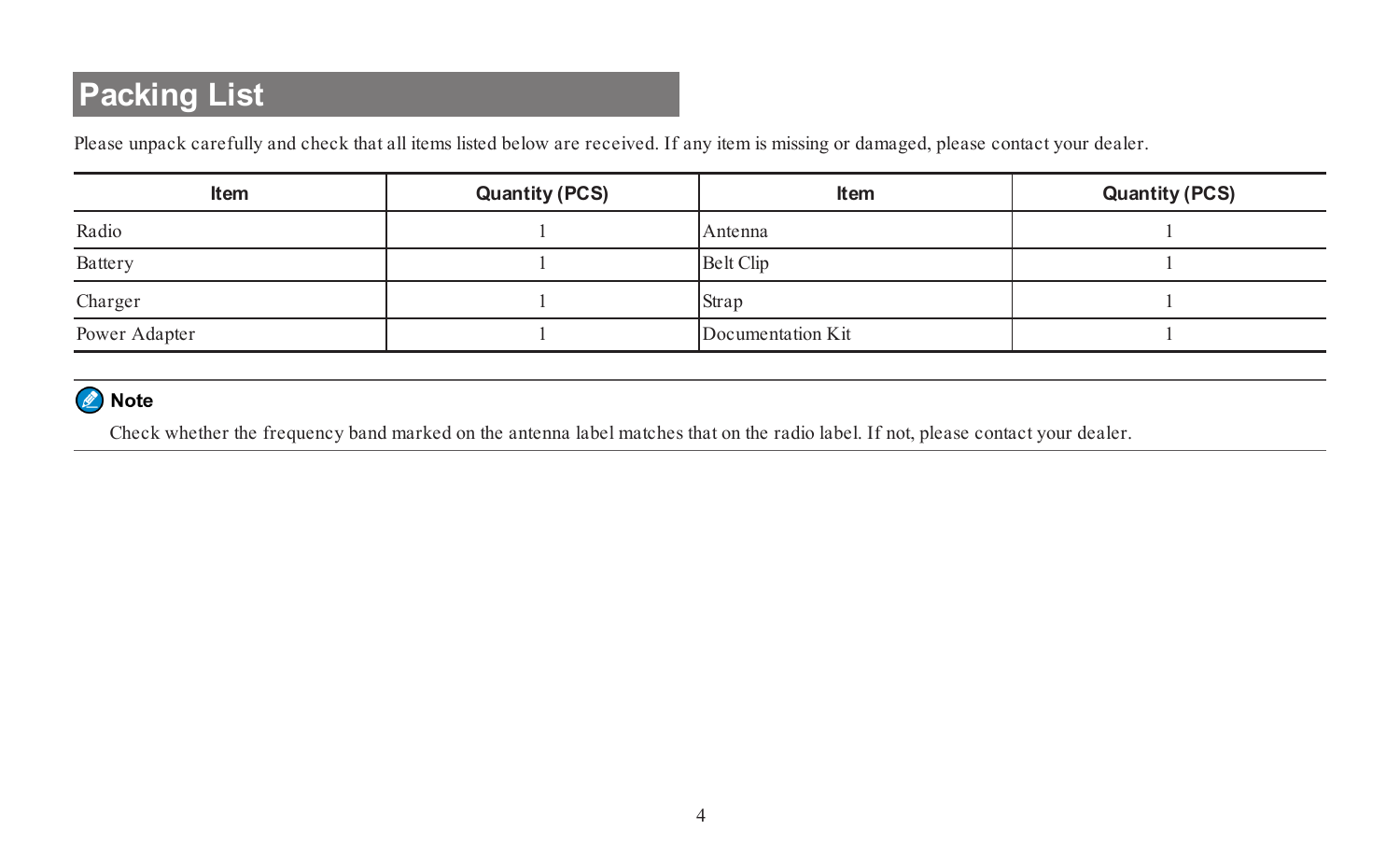# **Product Overview**





### **Programmable Keys**

You can request your dealer to program the following keys as shortcuts to radio features: **SK1**, **Up** key, **Down** key, **P1** key, **P2** key, **P3** key, **P4** key, and **P5** key. Please consult your dealer for assignable radio features.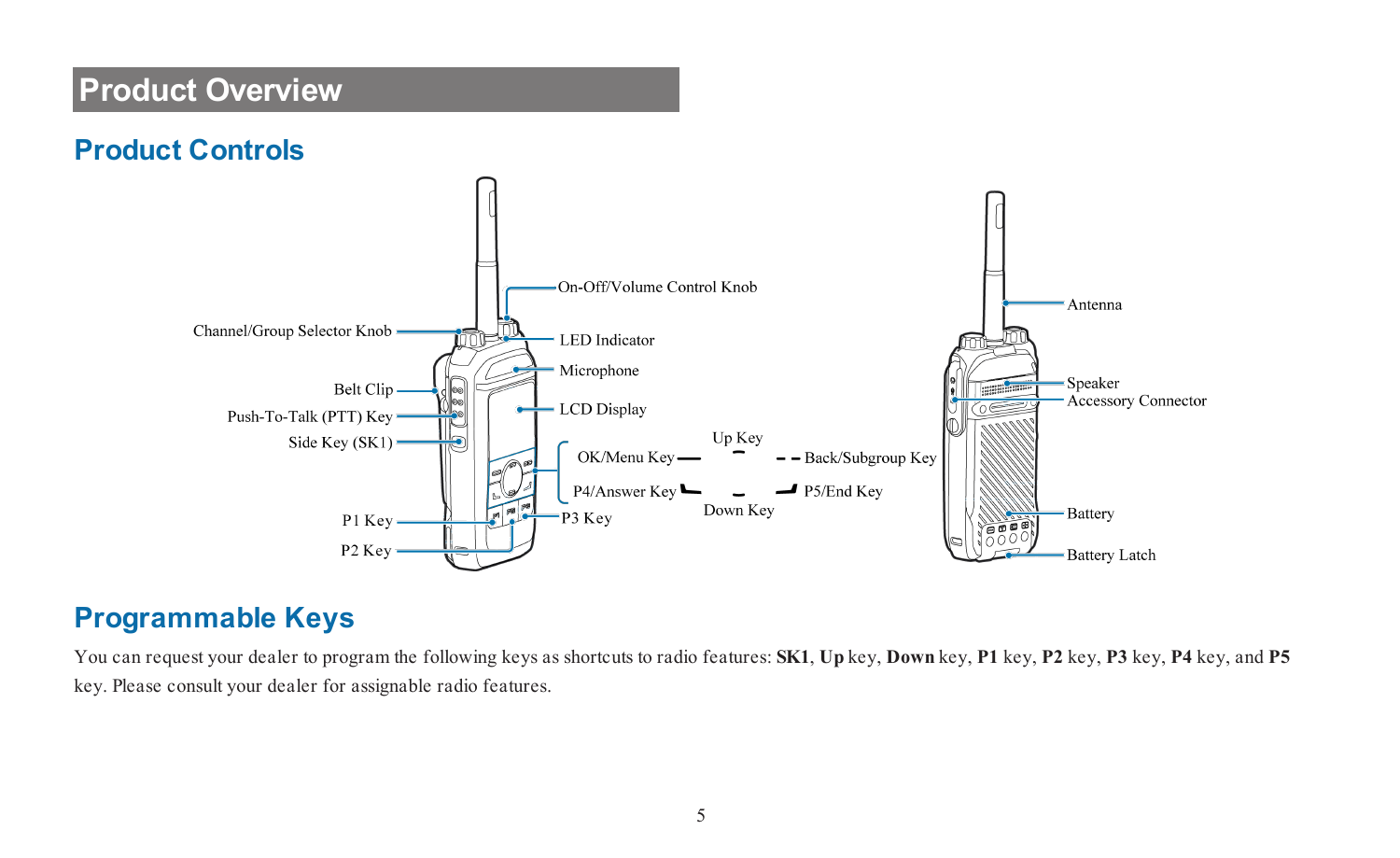# **Before Use**

# **Charging the Battery**

#### Caution

- $\bullet$  Use the approved charger to charge the battery.
- l Read the *Safety Information Booklet* before charging.

Before initial use, fully charge the battery to ensure optimum performance.

To charge the battery, do as follows:

- 1. Insert the output connector of the power adapter into the port on the back of the charger.
- 2. Plug the power adapter into a power outlet that is off.
- 3. Place the battery into the charger, and then switch the power outlet on.

To determine the charging status, check the light-emitting diode (LED) indicator on the charger according to the following table:

| <b>LED</b> Indicator | <b>Charging Status</b>                                        |
|----------------------|---------------------------------------------------------------|
| Flashes red slowly   | The battery fails to make proper contact with the<br>charger. |
| Glows red            | The battery is charging.                                      |

| <b>LED</b> Indicator | <b>Charging Status</b>                               |
|----------------------|------------------------------------------------------|
| Glows orange         | The battery is charged to 90% or above.              |
| Glows green          | The battery is fully charged.                        |
|                      | Flashes red rapidly The battery fails to be charged. |

If the LED indicator flashes red slowly, take the battery out of the charger, and then place it into the charger for proper contact.

If the LED indicator flashes red rapidly, please contact your dealer to check whether the battery or power adapter is damaged.

#### Note

You can also charge the radio with battery attached. It is recommended that your radio remain powered off during charging.

# **Attaching the Battery**

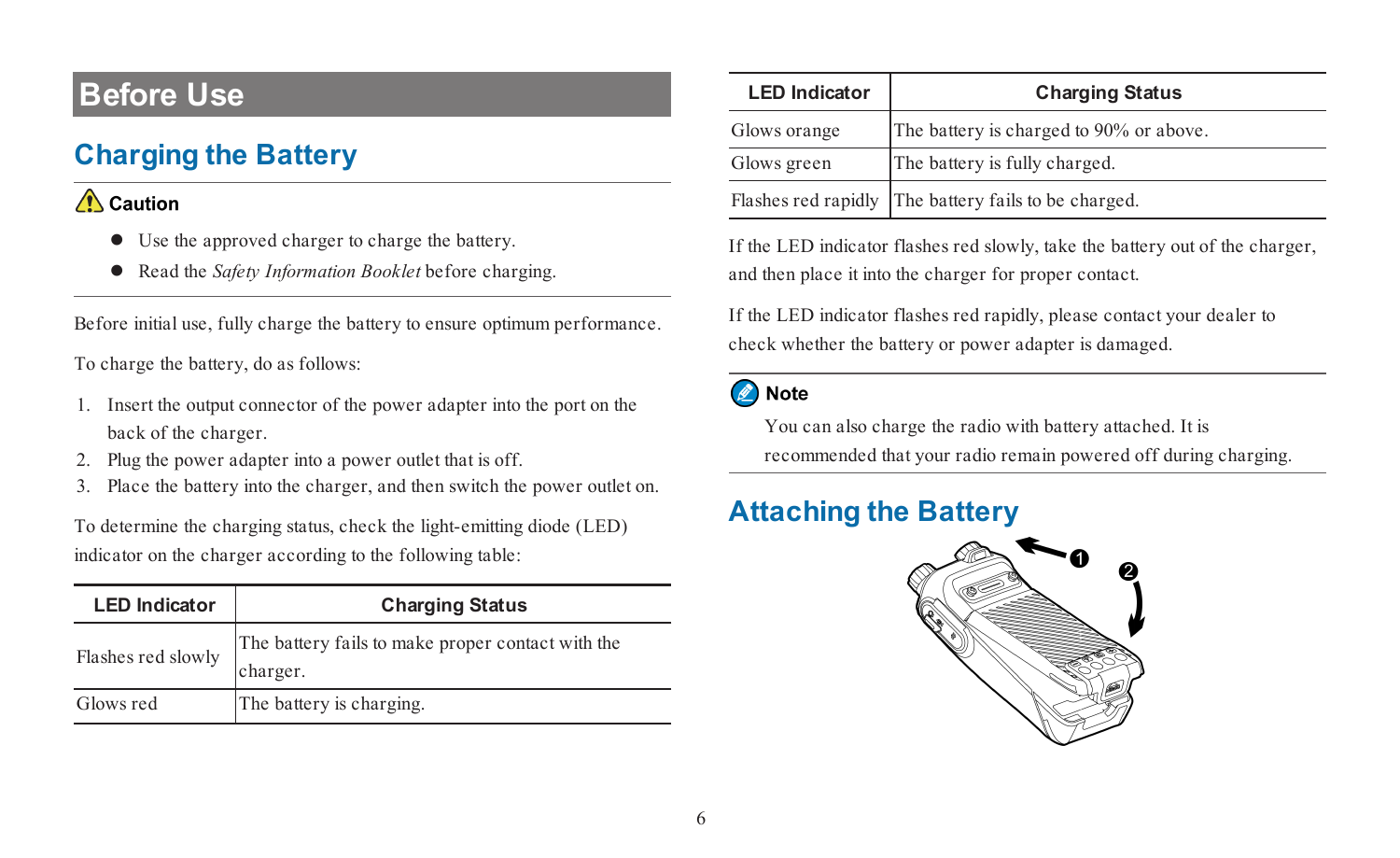#### Note

To remove the battery, make sure that the radio is turned off, and then slide the battery latch upwards to unlock the battery.

# **Attaching the Antenna**



#### Caution

Do not hold the radio by the antenna, as it may reduce the radio performance and life span of the antenna.

# **Attaching the Belt Clip**

- 1. Use a Phillips screwdriver to turn the screws counter-clockwise on the back of the radio and remove them.
- 2. Align the screw holes on the belt clip with those on the back of the radio.
- 3. Put the screws back in place as shown below, and use the Phillips screwdriver to turn them clockwise until hand tight.



# **Attaching the Audio Accessories**

#### $\bigwedge$  Caution

For optimal waterproof and dustproof performance, do close the accessory connector cover and fasten the screw when no accessory is attached.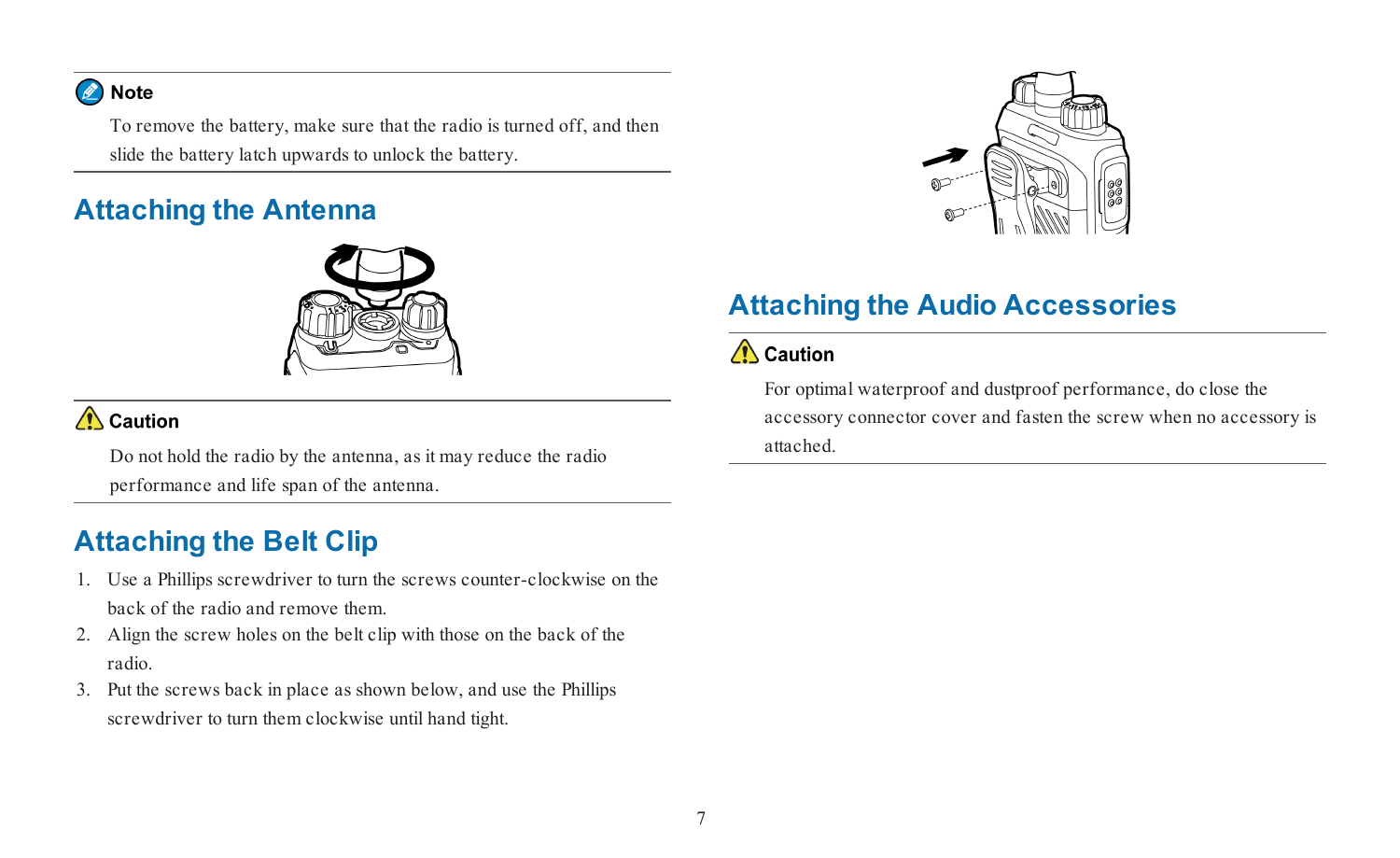1. Loosen the screw fixing the accessory connector cover as shown below, and open the cover.



2. Align the accessory plug with the accessory connector, and then tighten the screw on the accessory plug as shown below.



# **Basic Operations**

# **Turning the Radio On or Off**



**Adjusting the Volume**

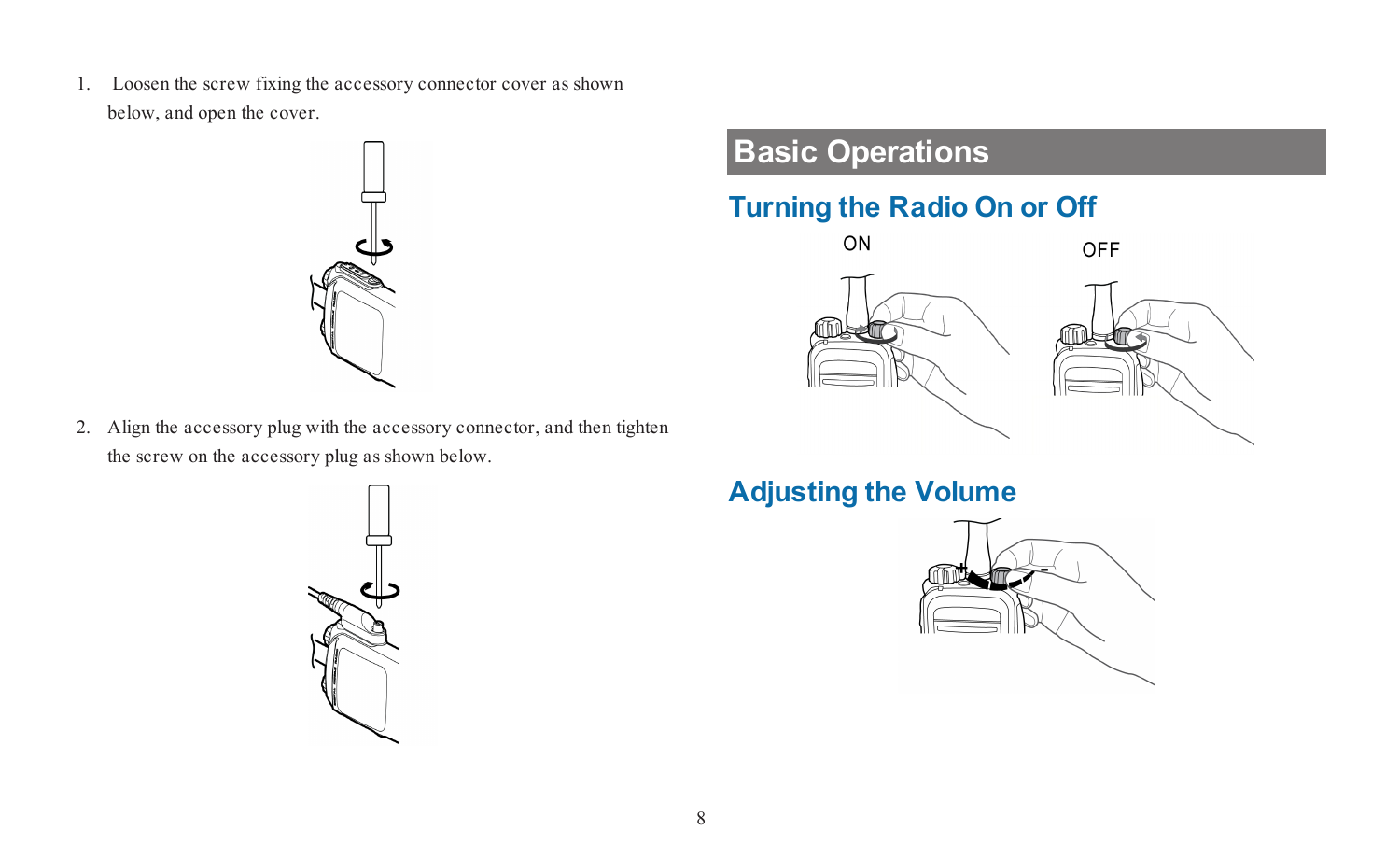# **Checking the Battery Power**

To check the battery power, press and hold the preprogrammed **Battery Power Indicator** key. The following table lists the battery power indications. The icon  $\Box$  indicates that the battery runs low. In this case, please recharge or replace the battery.

| Icon           | <b>LED Indication/Tone</b>                            |
|----------------|-------------------------------------------------------|
| $\overline{m}$ | The LED indicator glows green.                        |
| $\Box$         | The LED indicator glows orange.                       |
| m              | The LED indicator glows red.                          |
| . .            | The LED indicator glows red and an alert tone sounds. |

## **Locking or Unlocking Keys and Knobs**

When the keypad is not in use, it is recommended that you lock it to avoid unintended operations.

To lock or unlock the keypad, press the preprogrammed **Keypad Lock** key.

To allow the keypad to be locked automatically, enable the Keypad Lock feature as follows:

- 1. Go to **Menu** > **Settings** > **Radio Set** > **Keypad Lock**..
- 2. Select **Enable**, and then set **Delay Time** by pressing the **Up** or **Down** key.

In addition, you can go to **Menu** > **Settings** > **Radio Set** > **Optional Key** to set whether the corresponding keys and knobs still work when the keypad is locked.

## **Switching the Operation Mode**

The radio can operate in conventional mode or trunking mode. In conventional mode, you can receive and transmit voice and data after selecting the required channel. In trunking mode, you can receive and transmit voice and data after the radio registers successfully.

To switch the operation mode, do one of the following:

- l Go to **Menu** > **Mode** > **Manual Switch**, select the required mode, and then press the **OK/Menu** key.
- l Press the preprogrammed **Operation Mode Switch** key.

To allow the radio to automatically switch to a mode based on signal strength in trunking mode, go to **Menu** > **Mode** > **Auto Switch**, and then select **Enable**.

### **Selecting a Zone and Channel**

In conventional mode, the radio receives and transmits data and voice on the selected channel. A zone is a group of channels within the same operational area. Before selecting a channel, make sure that the current zone contains the channel.

To select a zone, do one of the following: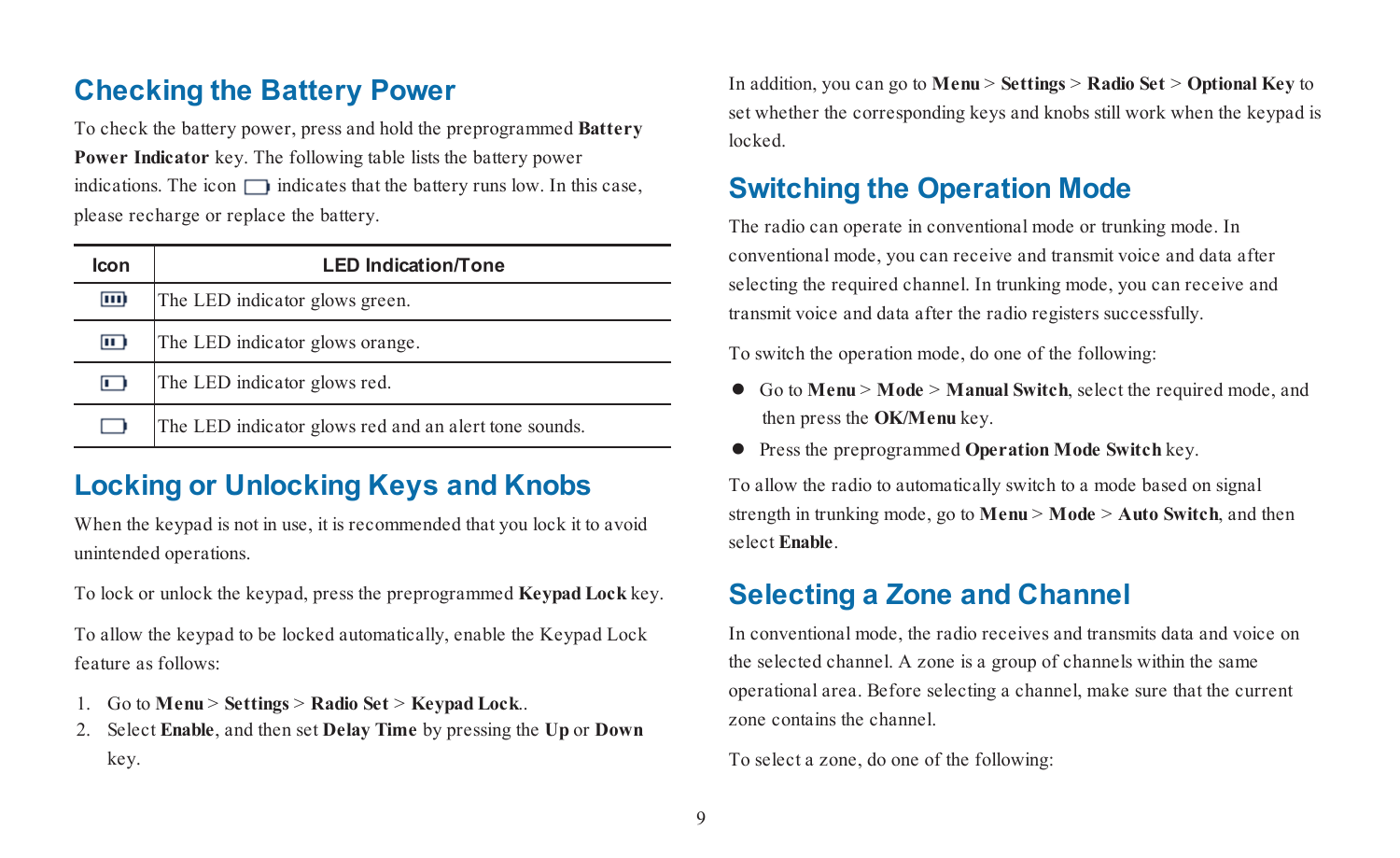- l Go to **Menu** > **Zone**, and then select the required zone.
- l Press the preprogrammed **Zone Up** or **Zone Down** key.

To select a channel, do one of the following:

- **•** Rotate the **Channel Selector** knob.
- l Press the preprogrammed **Channel Up** or **Channel Down** key.

# **Status Indications**

# **LCD Icons**

The following tables list icons that may appear on the radio's liquid-crystal display (LCD).

#### **Operation Mode Icons**

| Icon        | <b>Radio Status</b>                                                                                                |
|-------------|--------------------------------------------------------------------------------------------------------------------|
| <b>DM</b>   | Direct Mode: The radio transmits and receives directly.                                                            |
| <b>RM</b>   | Repeater Mode: The radio transmits and receives through a<br>repeater.                                             |
| <b>TDMA</b> | TDMA Direct Mode: If one time slot is occupied, the radio<br>can transmit and receive through the other time slot. |
| TM-DW       | Trunking Mode - Digital Wide: The radio operates under<br>multiple BSs connected through the network.              |

| Icon  | <b>Radio Status</b>                                                     |
|-------|-------------------------------------------------------------------------|
| TM-DL | Trunking Mode - Digital Local: The radio operates under a<br>single BS. |
| R,    | The Mode Automatic Switch feature is enabled.                           |

#### **Basic Status Icons**

| Icon         | <b>Radio Status</b>                                                                |
|--------------|------------------------------------------------------------------------------------|
| 龗            | The Dual-Tone Multi-Frequency (DTMF) keypad is enabled.                            |
| $\mathbf{m}$ | The number of bars indicates the charge left in the battery.                       |
| $T_{\times}$ | There is no signal in conventional or TM-DW mode.                                  |
| T.il         | The number of bars indicates the signal strength in conventional<br>or TM-DW mode. |
| o×.          | There is no signal in TM-DL mode.                                                  |
| أانتم        | The number of bars indicates the signal strength in TM-DL<br>mode.                 |
| 囲            | The radio is set at high power.                                                    |
| π            | The radio is set at low power.                                                     |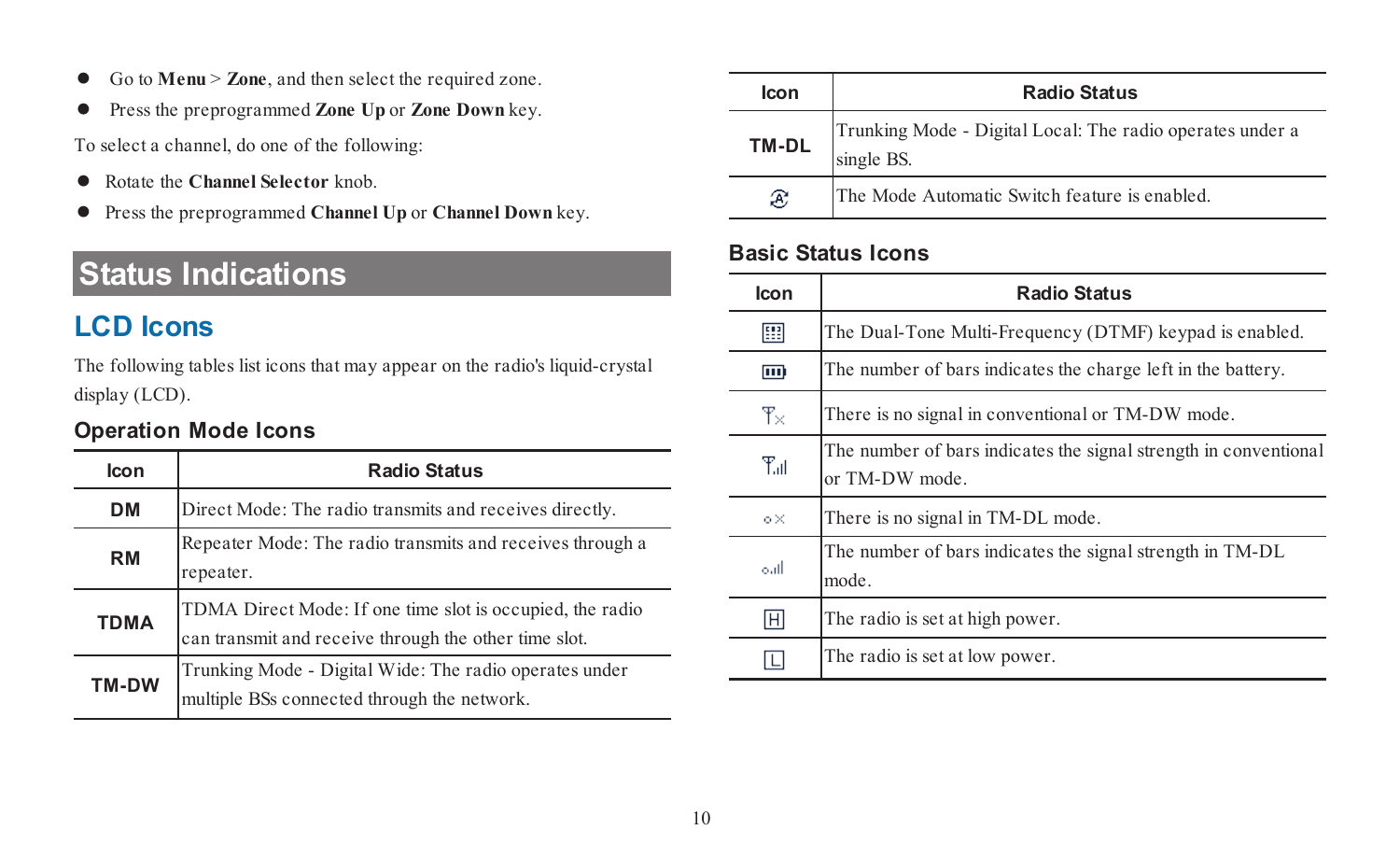| <b>Icon</b>    | <b>Radio Status</b>                                                                        |
|----------------|--------------------------------------------------------------------------------------------|
| ₹о             | An accessory is connected.                                                                 |
| ٥              | The Global Positioning System (GPS) feature is enabled, and<br>the radio receives GPS data |
| υ              | The GPS feature is enabled, but the radio receives no GPS data.                            |
| Δ              | The radio is in emergency mode.                                                            |
| 8              | The radio is roaming.                                                                      |
| EV.            | The Scrambler or Encrypt feature is enabled.                                               |
| G              | The radio is scanning or hunting.                                                          |
| G              | The radio stays on a non-priority channel.                                                 |
| Pı.            | The radio stays on priority channel 1.                                                     |
| $\mathsf{P}_2$ | The radio stays on priority channel 2.                                                     |
| ⊛              | The Voice Operated Transmit (VOX) feature is enabled.                                      |
| 吲              | The Monitor feature is enabled                                                             |
| €              | The speaker is turned on.                                                                  |
| Ωï             | The radio operates in silent mode.                                                         |
| ⊚              | The Loudness and Quality Optimizer (LQO) feature is enabled.                               |

#### **Short Data Icons**

| Icon | <b>Radio Status</b>                    |
|------|----------------------------------------|
| ⊠    | There is/are unread short message(s).  |
| ⋈    | The Inbox is full.                     |
| ▨    | There is/are unread status message(s). |
| 扫    | There is/are unread work order(s).     |
| iΠ   | The work order list is full            |

# **Call Icons**

| Icon         | <b>Radio Status</b>                                                          |
|--------------|------------------------------------------------------------------------------|
| હ            | There is/are alert call $(s)$ .                                              |
| ∾            | There is/are missed call(s).                                                 |
| ₹            | The Call Divert feature is enabled.                                          |
| $\mathbb{R}$ | A private call is in progress or a private contact is on the<br>contact list |
| 83           | A group call is in progress or a group contact is on the contact<br>list.    |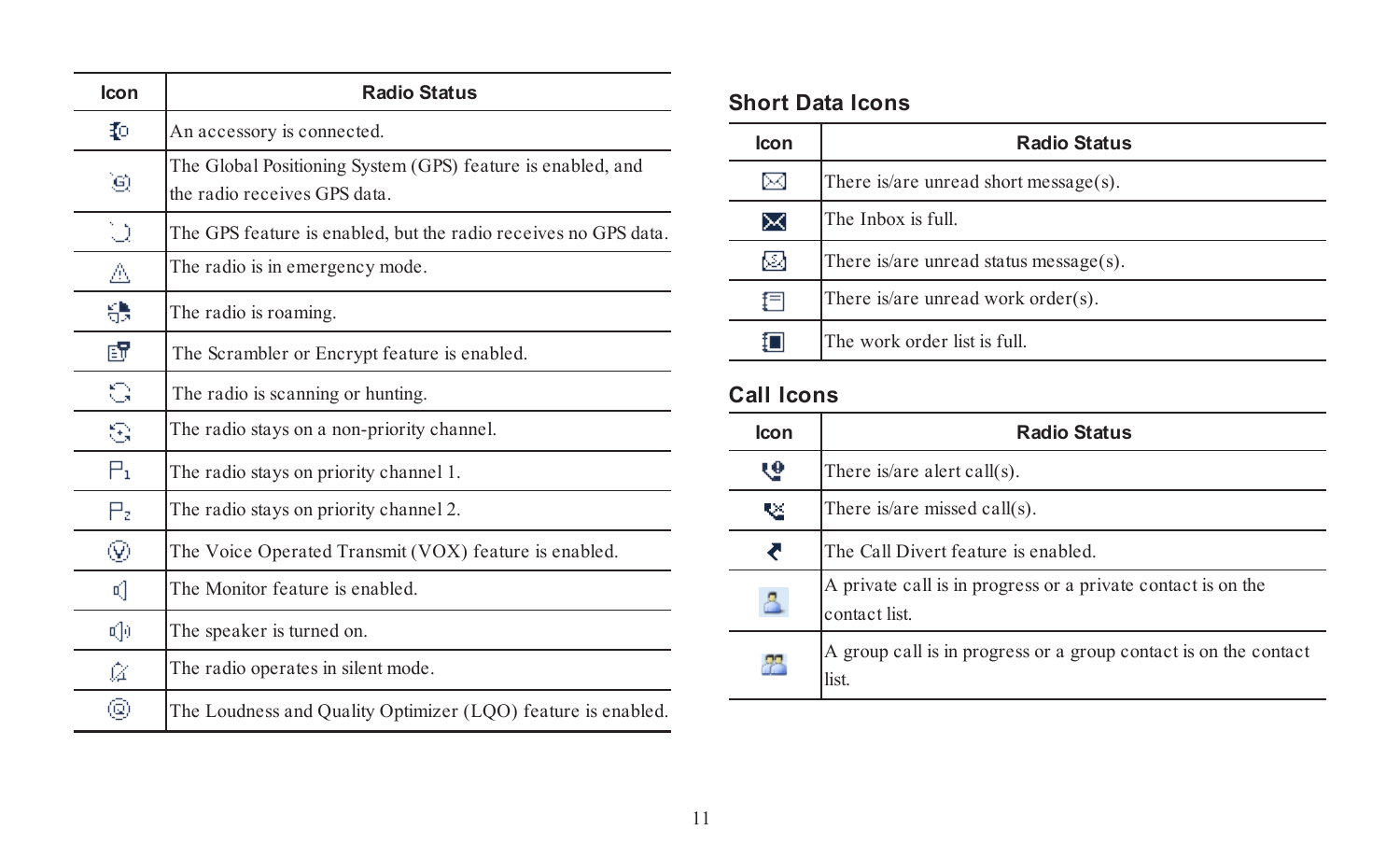| Icon | <b>Radio Status</b>             | <b>LED Indicator</b> | <b>Radio Status</b>                              |
|------|---------------------------------|----------------------|--------------------------------------------------|
| 83   | An all call is in progress.     |                      | a period, you can press and hold the PTT key and |
|      | An include call is in progress. |                      | speak.                                           |

# **LED Indications**

| <b>LED Indicator</b>   | <b>Radio Status</b>                                                                                                                                                               |  |  |
|------------------------|-----------------------------------------------------------------------------------------------------------------------------------------------------------------------------------|--|--|
| Flashes green          | Being turned on.                                                                                                                                                                  |  |  |
| Flashes green slowly   | Standby in trunking mode.                                                                                                                                                         |  |  |
| Glows green            | Receiving.                                                                                                                                                                        |  |  |
| Glows red              | Transmitting.                                                                                                                                                                     |  |  |
| Flashes red            | Establishing a call in trunking mode. This indication<br>is applicable to the calling radio.                                                                                      |  |  |
| Flashes orange slowly  | Scanning, hunting, or roaming.                                                                                                                                                    |  |  |
| Flashes orange rapidly | Conventional mode: Working in emergency<br>mode<br>Trunking mode: Establishing a Full Off Air Call<br>Set-Up (FOACSU) call. This indication is<br>applicable to the called radio. |  |  |
| Glows orange           | Call hang time: No voice is being transmitted or<br>received on the channel during a call. Within such                                                                            |  |  |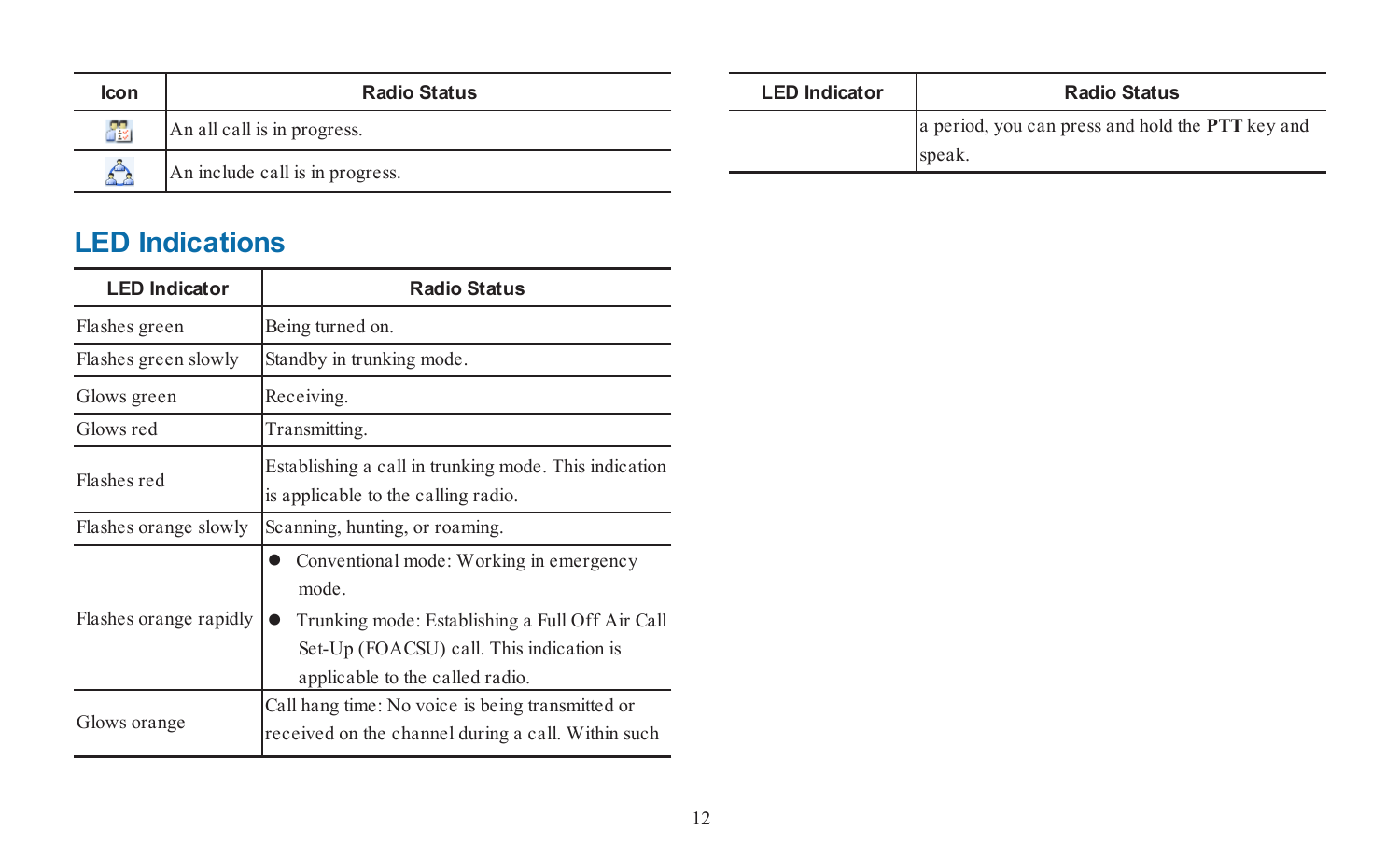# **Call Services**

When you are speaking during a call, keep the microphone about 2.5 to 5 cm away from your mouth. This ensures optimal voice quality on the receiving radio.



# <span id="page-16-0"></span>**Group Call**

A group call is a call from an individual user in a group to all the other members in the group.

# **Initiating a Group Call**

The following table describes how to initiate a group call in conventional mode and trunking mode.

| Mode         | Manner                      | Operation                                                                                                                                                                   |
|--------------|-----------------------------|-----------------------------------------------------------------------------------------------------------------------------------------------------------------------------|
| Conventional | Preset Contact              | Rotate the Channel<br>$\mathbf{1}$<br>Selector knob to select the<br>channel associated with the<br>target group contact.<br>Press and hold the PTT<br>$\mathbf{2}$<br>key. |
|              | Contact List /<br>Favorites | Go to Menu $>$ Contact $>$<br>$\mathbf{1}$<br>Contact List / Favorites<br>2.<br>Select the target group<br>contact<br>3 Press and hold the PTT<br>key.                      |
| Trunking     | Preset Contact              | Rotate the Group Selector<br>1.<br>knob to select the target<br>group contact.<br>Press and hold the <b>PTT</b><br>$\mathbf{2}$<br>key.                                     |
|              | Favorites                   | Go to <b>Menu</b> > <b>Context</b><br>1.<br><b>Favorites</b><br>2.<br>Select the target group<br>contact<br>3.<br>$Press \fbox$ or press and hold                           |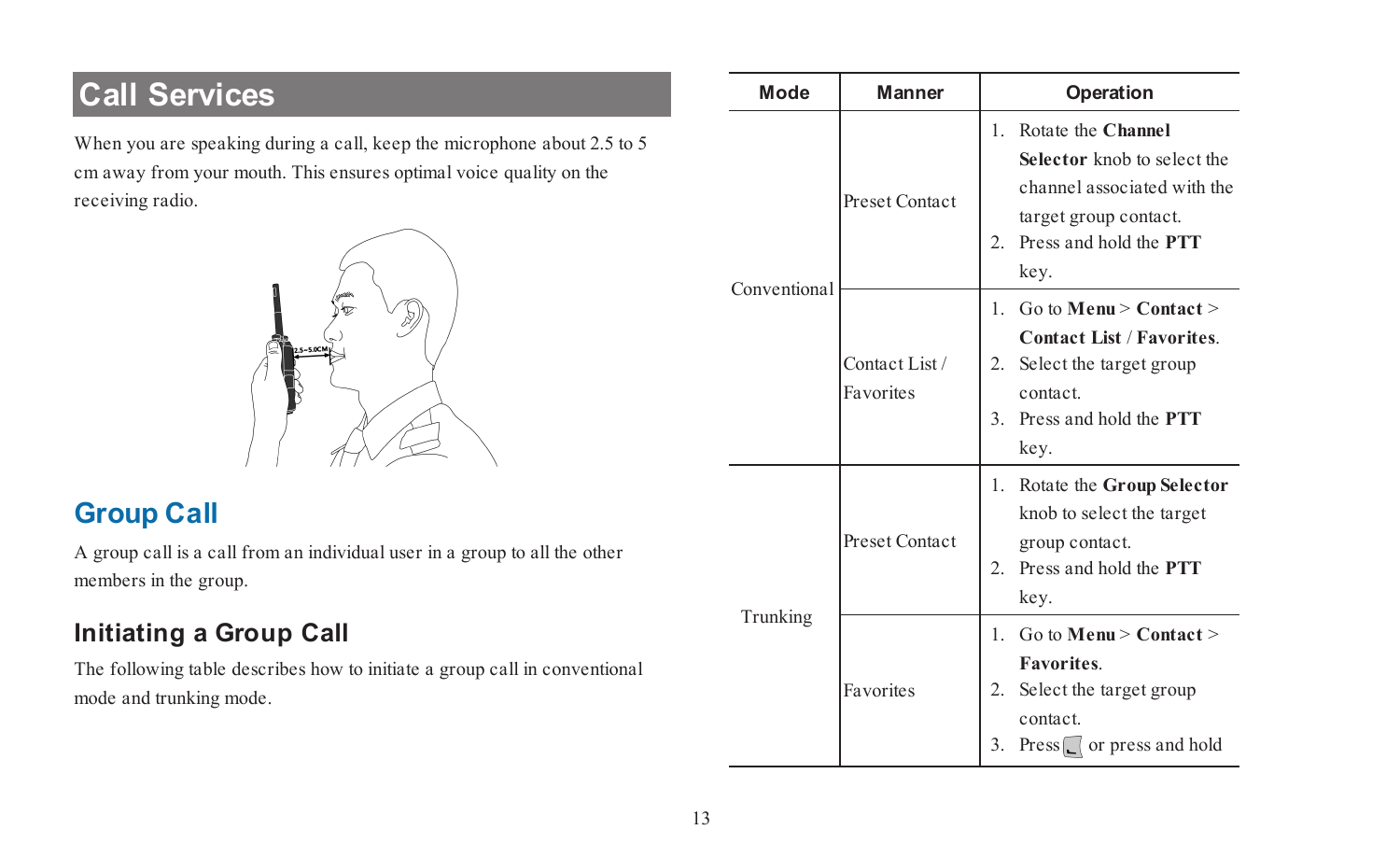| Mode | Manner          | Operation |                                |  |
|------|-----------------|-----------|--------------------------------|--|
|      |                 |           | the PTT key.                   |  |
|      |                 | 1.        | Press the preprogrammed        |  |
|      |                 |           | Subgroup key or go to          |  |
|      |                 |           | Menu > Subgroup.               |  |
|      |                 |           | 2. Select the required         |  |
|      |                 |           | subgroup, and then select      |  |
|      | Subgroup        |           | Member                         |  |
|      |                 | 3.        | Select the target group        |  |
|      |                 |           | contact                        |  |
|      |                 |           | 4. Press   or press and hold   |  |
|      |                 |           | the PTT key.                   |  |
|      |                 |           | 1. From the home screen,       |  |
|      |                 |           | $press$ [ or ] (if             |  |
|      |                 |           | preprogrammed as the           |  |
|      | ReDial/BackDial |           | ReDial or BackDial key).       |  |
|      | Call Log        | 2.        | Select the target group        |  |
|      |                 |           | contact from the list          |  |
|      |                 | 3.        | $Press \cup$ or press and hold |  |
|      |                 |           | the <b>PTT</b> key.            |  |

| Mode | <b>Manner</b> | Operation                                                                                                                                                                                                        |
|------|---------------|------------------------------------------------------------------------------------------------------------------------------------------------------------------------------------------------------------------|
|      | Call Log      | 1. Go to Menu > Call Logs ><br>Outgoing/Incoming/Missed<br>$>$ Outgoing List / Incoming<br>List / Missed List<br>Select the target group<br>contact<br>3. Press <sub>[c]</sub> or press and hold<br>the PTT key. |

### **Receiving a Group Call**

When you receive a group call, the radio displays  $\mathbb{R}^k$ . The call is established automatically. In trunking mode, the radio displays  $\Diamond$  after the call is established successfully.

### **Ending a Group Call**

A group call automatically ends when the call hang time expires.

In trunking mode, a group call also ends in any of the following cases:

- l The calling party ends the call by pressing the **End** key or preprogrammed **Clear Down** key.
- $\bullet$  The call duration exceeds the period preset by your dealer.
- l A preemptive or emergency call interrupts the call.
- The base station signal is lost.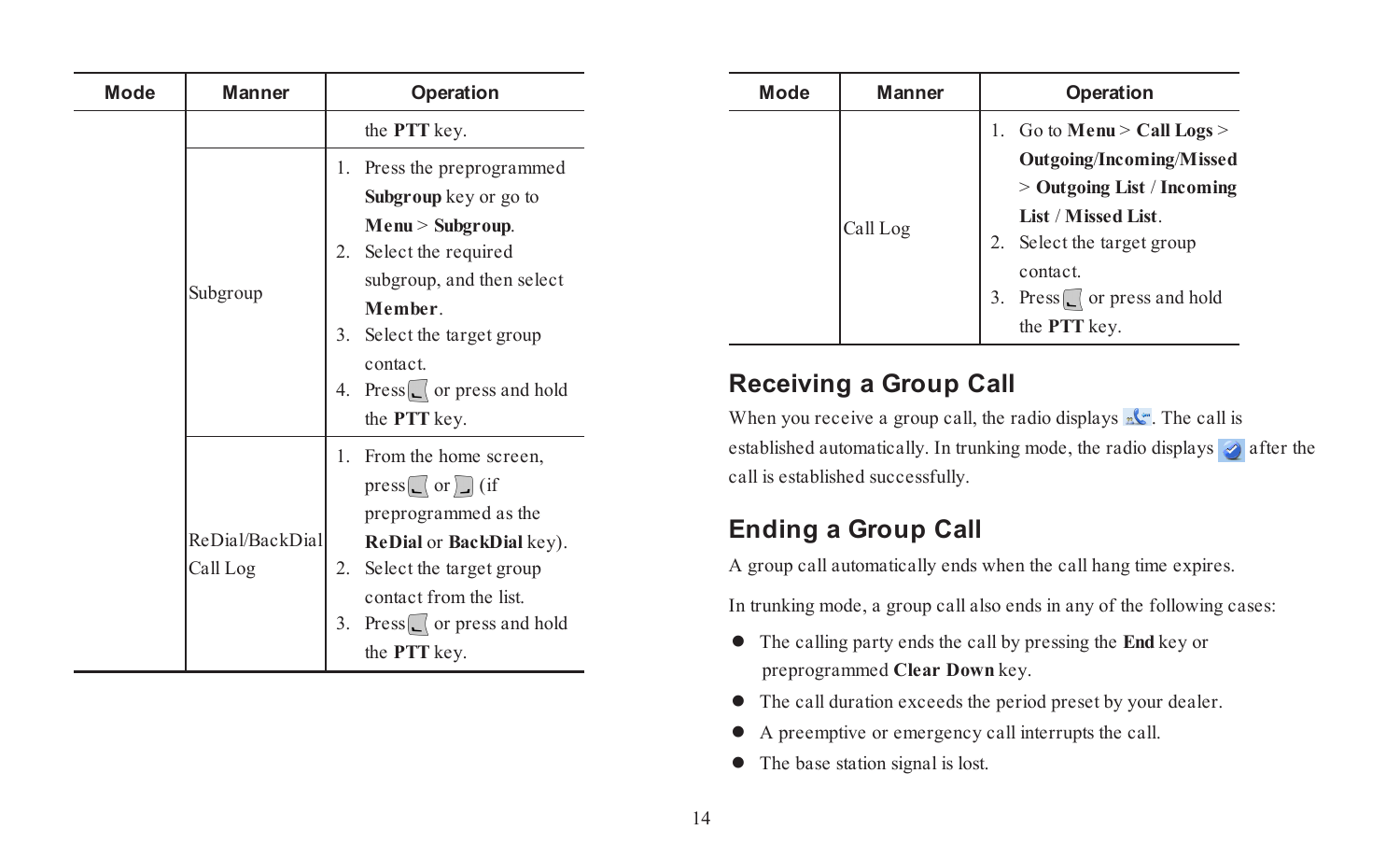# **Private Call**

A private call is a call from an individual user to another individual user.

### **Initiating a Private Call**

The following table describes how to initiate a private call in conventional mode and trunking mode.

| Mode         | Manner                      | Operation                                                                                                                                                                  |
|--------------|-----------------------------|----------------------------------------------------------------------------------------------------------------------------------------------------------------------------|
| Conventional | Preset Contact              | Rotate the Channel<br>1.<br>Selector knob to select the<br>channel associated with<br>the target private contact.<br>Press and hold the <b>PTT</b><br>$\mathbf{2}$<br>key. |
|              | Contact List /<br>Favorites | 1 $\div$ Go to Menu $>$ Contact $>$<br><b>Contact List / Favorites</b><br>Select the target private<br>2.<br>contact<br>Press and hold the <b>PTT</b><br>3<br>key.         |

| Mode                      | Manner                         | Operation                                                                                                                                                                                                                      |
|---------------------------|--------------------------------|--------------------------------------------------------------------------------------------------------------------------------------------------------------------------------------------------------------------------------|
|                           | Preset Contact                 | Rotate the Group Selector<br>1.<br>knob to select the target<br>private contact.<br>Press and hold the <b>PTT</b><br>2.<br>key to initiate the call.                                                                           |
| Trunking                  | Favorites /<br>Private Contact | 1 $\text{Go}$ to Menu $>$ Contact $>$<br><b>Favorites / Private</b><br>Contact<br>Select the target private<br>2.<br>contact<br>$Press \L($ or press and hold<br>3.<br>the PTT key.                                            |
|                           | ReDial/BackDial<br>Call Log    | 1. From the home screen,<br>press $\Box$ or $\Box$ (if<br>preprogrammed as the<br>ReDial or BackDial key).<br>2.<br>Select the target private<br>contact from the list<br>$Press \cup$ or press and hold<br>3.<br>the PTT key. |
| Conventional/<br>Trunking | Call Log                       | 1.<br>Go to Menu $>$ Call Logs $>$<br>Outgoing                                                                                                                                                                                 |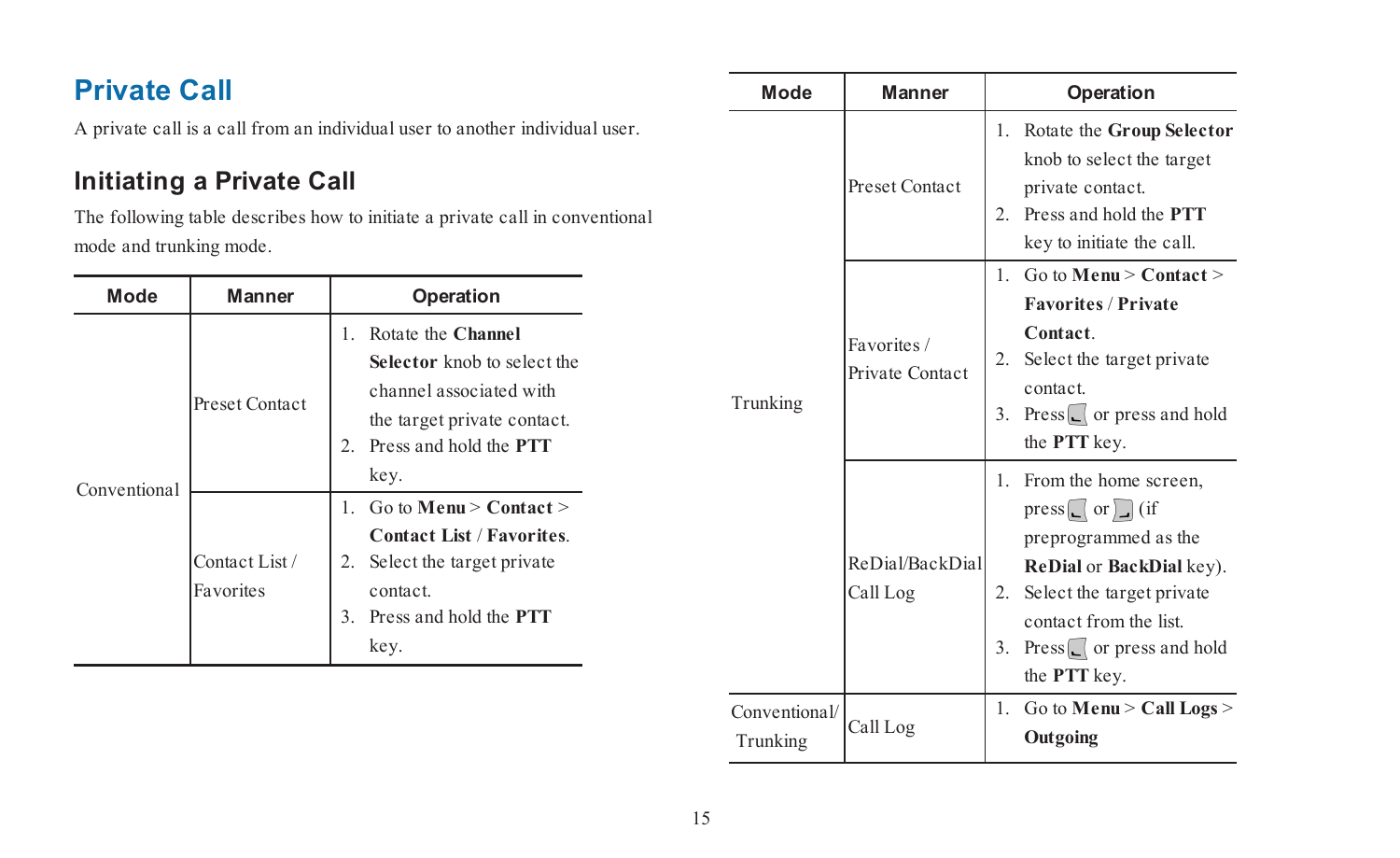| Mode | <b>Manner</b> | Operation                            |
|------|---------------|--------------------------------------|
|      |               | /Incoming/Missed>                    |
|      |               | <b>Outgoing List / Incoming</b>      |
|      |               | List / Missed List                   |
|      |               | 2. Select the target private         |
|      |               | contact                              |
|      |               | Press $\Box$ or press and hold<br>3. |
|      |               | the PTT key.                         |

### **Receiving a Private Call**

#### **Conventional Mode**

When you receive a private call, the radio displays  $\sqrt{\cdot}$ . The call is established automatically.

#### **Trunking Mode**

When receiving an Off Air Call Set-Up (OACSU) private call, you can listen to it without any operation.

When receiving a FOACSU private call, press  $\Box$  or press and hold the **PTT** key to answer the call. After the call is established successfully, the radio displays  $\triangleleft$ .

### **Ending a Private Call**

A private call automatically ends when the call hang time expires.

In trunking mode, a private call also ends in any of the following cases:

- l The calling or called party ends the call by pressing the **End** key or preprogrammed **Clear Down** key.
- $\bullet$  The call duration exceeds the period preset by your dealer.
- l A preemptive or emergency call interrupts the call.
- The base station signal is lost.

## **Phone Call**

In conventional mode, you can initiate or receive a call to or from a Public Switched Telephone Network (PSTN) terminal. The One-Key Connect feature must be enabled by your dealer for you to initiate or receive a phone call in conventional mode. In trunking mode, you can initiate or receive a call to or from a PSTN or Private Automatic Branch eXchange (PABX) terminal.

### **Initiating a Phone Call**

The following table describes how to initiate a phone call in conventional mode and trunking mode.

| Mode                      | Manner | Operation                                                                                                   |
|---------------------------|--------|-------------------------------------------------------------------------------------------------------------|
| Conventional Contact List |        | 1. Go to $Menu > Phone > DTMF$<br>Keypad, and then select Enable.<br>Press to transmit the connect<br>code. |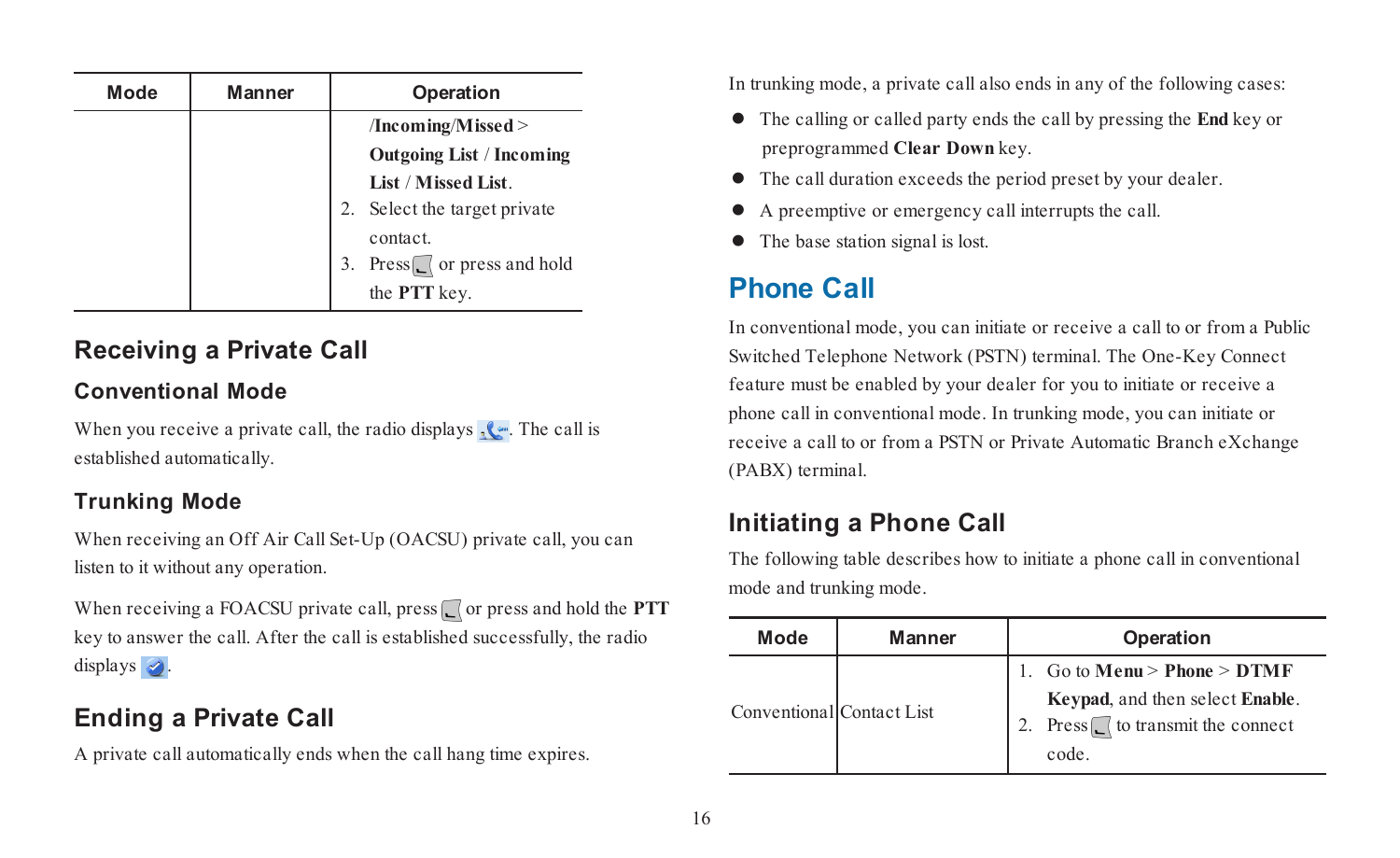| Mode     | Manner                         | Operation                                                                                                                                                                                                                  |  |  |
|----------|--------------------------------|----------------------------------------------------------------------------------------------------------------------------------------------------------------------------------------------------------------------------|--|--|
|          |                                | $Go to Menu > Phone > Phone$<br>$\overline{\mathbf{3}}$<br>Contact, and then select the target<br>phone contact.<br>4. Press and hold the <b>PTT</b> key.                                                                  |  |  |
|          | Preset Contact                 | 1. Rotate the Group Selector knob to<br>select the target phone contact.<br>2.<br>Press and hold the PTT key.                                                                                                              |  |  |
|          | Favorites / Private<br>Contact | Go to Menu $>$ Contact $>$<br>$\mathbf{1}$<br><b>Favorites / Private Contact</b><br>Select the target phone contact.<br>2.<br>3.<br>Press or press and hold the PTT<br>key.                                                |  |  |
| Trunking | Call Log                       | 1. Go to Menu > Call Logs ><br>Outgoing/Incoming/Missed><br>Outgoing List / Incoming List /<br><b>Missed List</b><br>Select the target phone contact.<br>2.<br>3.<br>Press $\Box$ or press and hold the <b>PTT</b><br>key. |  |  |
|          | ReDial/BackDial<br>Call Log    | From the home screen, press $\lfloor$ or<br>1.<br>$\Box$ (if preprogrammed as the<br>ReDial or BackDial key).                                                                                                              |  |  |

| Mode | Manner | Operation                                                                                                |
|------|--------|----------------------------------------------------------------------------------------------------------|
|      |        | 2. Select the target phone contact<br>from the list.<br>3. Press $\Box$ or press and hold the <b>PTT</b> |
|      |        | kev.                                                                                                     |

#### **Receiving a Phone Call**

#### **Conventional Mode**

When receiving a call from a phone, you need to transmit the preprogrammed connect code to access the telephone system as described in Initiating a Phone Call.

After the radio accesses the telephone system successfully, the call is established automatically.

#### **Trunking Mode**

When you receive a call from a phone, the radio displays  $\bullet$ . To answer the call, press  $\Box$  or press and hold the **PTT** key within the preset period. After the call is established successfully, the radio displays  $\triangle$ .

### **Ending a Phone Call**

In conventional mode, a phone call ends in any of the following cases: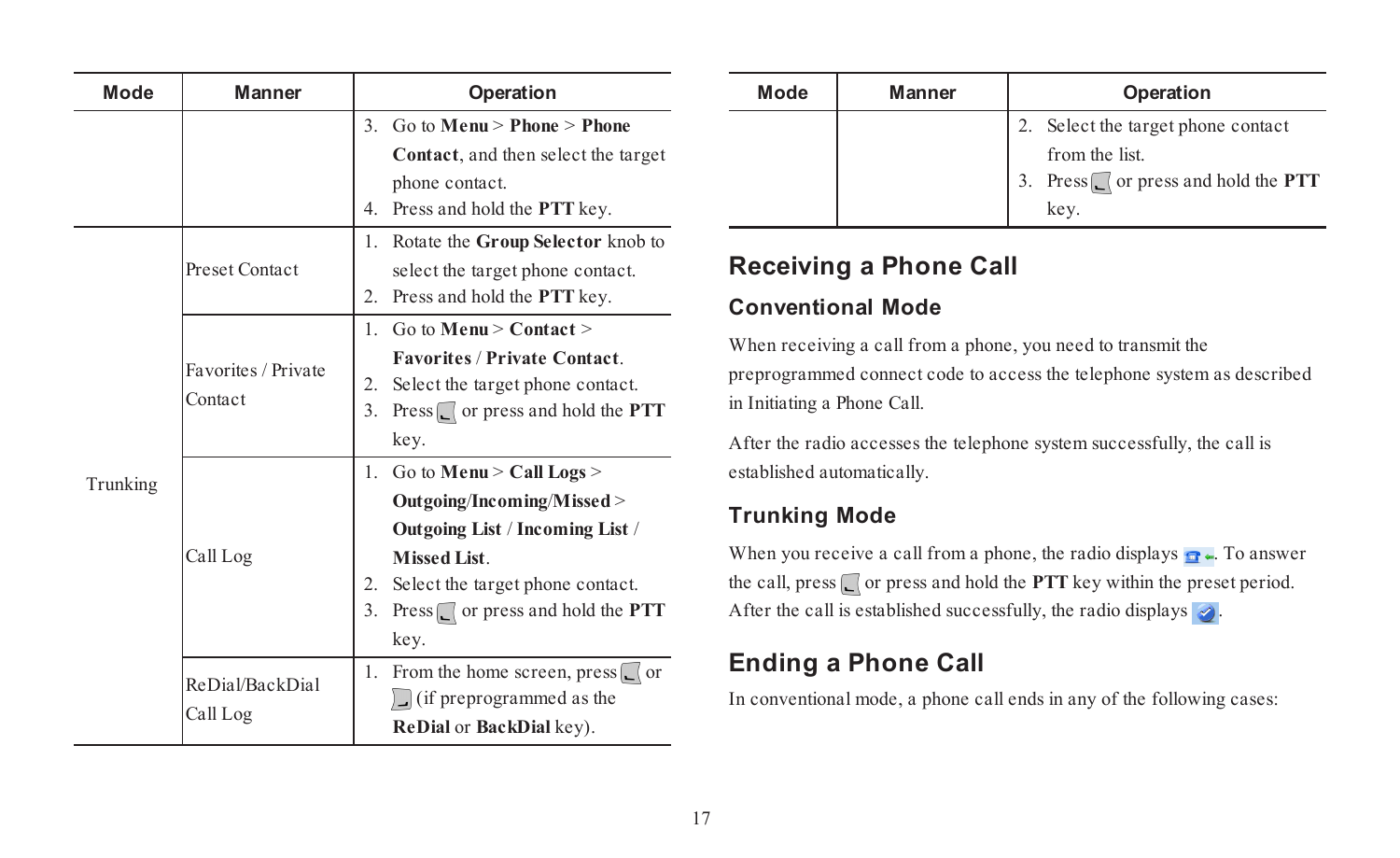- l You transmit the preprogrammed disconnect code in the same way as the connect code.
- The phone user hangs up.

In trunking mode, a phone call ends in any of the following cases:

- The calling or called party ends the call.
- $\bullet$  The call duration exceeds the period preset by your dealer.
- l A preemptive or emergency call interrupts the call.
- The base station signal is lost.

# **All Call**

#### **Conventional Mode**

An all call is a call from an individual user to all other users on the current channel.

#### **Trunking Mode**

An all call is a call from an individual user to all other users in a specific BS, area, or system.

According to whether the called party can respond, the all call is classified into the following two types:

- l Broadcast All Call: The called party cannot respond to the call.
- l General All Call: The called party can respond to the call.

To set the type, go to **Menu** > **Settings** > **Radio Set** > **All Call**, and then select **Broadcast Call** or **General Call**.

#### Note

The radio must be authorized by your dealer for you to initiate an all call.

#### **Initiating an All Call**

The following table describes how to initiate an all call in conventional mode and trunking mode.

| Mode         | Manner              | Operation                                                                                                                                        |
|--------------|---------------------|--------------------------------------------------------------------------------------------------------------------------------------------------|
| Conventional | Preset Contact      | Rotate the Channel Selector knob to<br>Ι.<br>select the channel associated with the<br>all call contact<br>2. Press and hold the <b>PTT</b> key. |
|              | <b>Contact List</b> | Go to Menu $>$ Contact $>$ Contact List.<br>Select the all call contact.<br>$\overline{2}$<br>3. Press and hold the PPT key.                     |
| Trunking     | One Touch Call      | Press the preprogrammed One Touch<br>Call/Menu key.                                                                                              |
|              | ReDial Call Log     | From the home screen, press $\lfloor$ (if<br>1.<br>preprogrammed as the ReDial key).                                                             |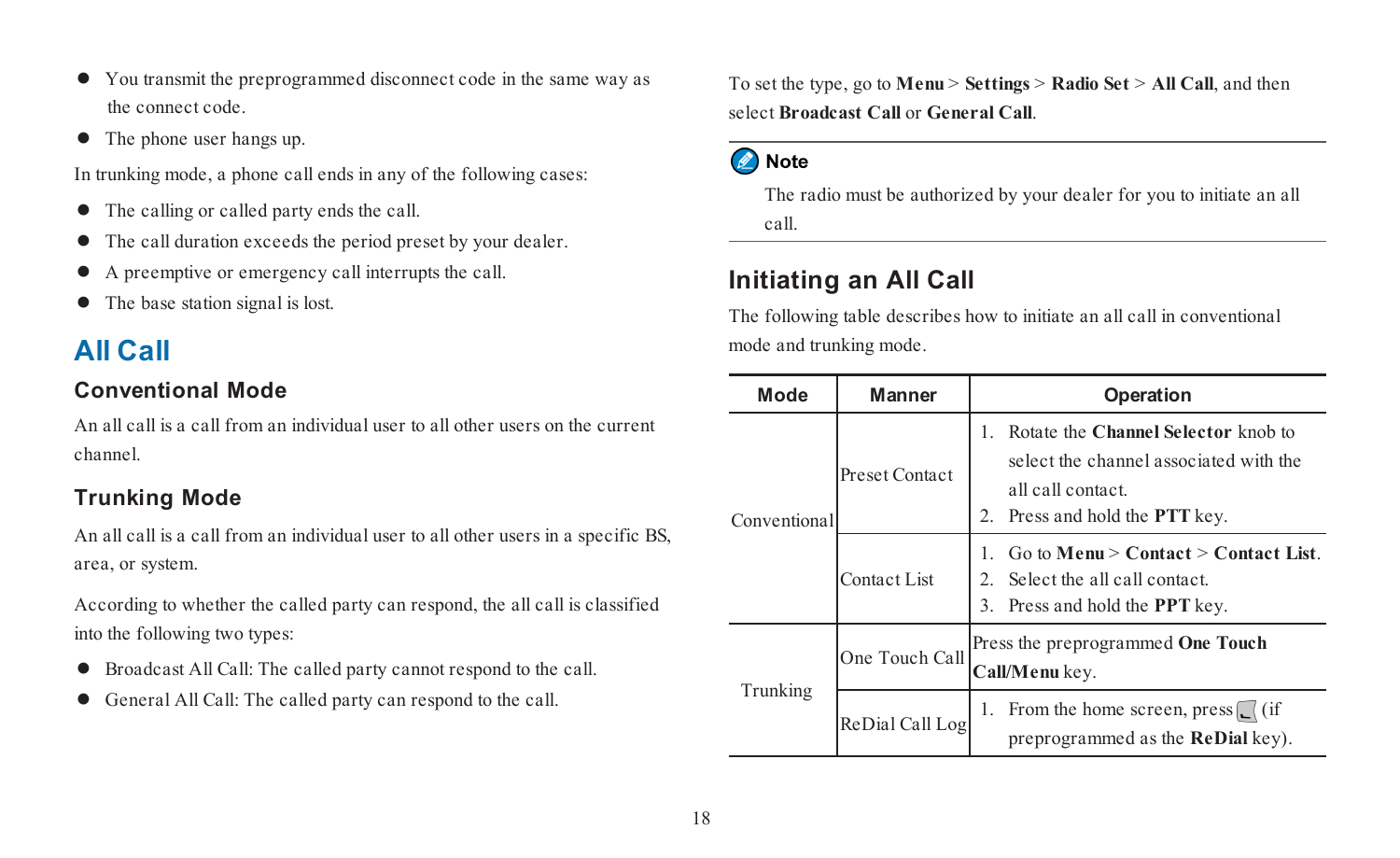| Mode | <b>Manner</b> | Operation                                             |
|------|---------------|-------------------------------------------------------|
|      |               | 2. Select the all call log from the list.             |
|      |               | 3. Press $\Box$ or press and hold the <b>PTT</b> key. |

#### **Receiving an All Call**

When you receive an all call, the radio displays  $\cdot$   $\cdot$  and the call is established automatically.

## **Ending an All Call**

In conventional mode, an all call ends when the Time-out Timer (TOT) expires.

In trunking mode, an all call ends in any of the following cases:

- $\bullet$  The calling party ends the call.
- $\bullet$  The call duration exceeds the period preset by your dealer.
- l A preemptive or emergency call interrupts the call.
- $\bullet$  The base station signal is lost.

# **Broadcast Call (Trunking Only)**

A broadcast call is a special group call to which the called party cannot respond. The radio must be authorized by your dealer for you to initiate a

#### broadcast call.

#### **Initiating a Broadcast Call**

The following table describes how to initiate a broadcast call.

| Manner    | Operation                                                                                                                                                                                                                                                                                                                             |
|-----------|---------------------------------------------------------------------------------------------------------------------------------------------------------------------------------------------------------------------------------------------------------------------------------------------------------------------------------------|
| Favorites | Go to Menu $>$ Contact $>$ Favorites<br>1.<br>2.<br>Select the target group contact, and then press the<br>OK/Menu key.<br>3.<br>Select Call Type, and then select Broadcast Call.<br>$Press \fbox{ or press}$ or press and hold the <b>PTT</b> key.<br>4                                                                             |
| Subgroup  | Press the preprogrammed <b>Subgroup</b> key or go to<br>1.<br>Menu > Subgroup.<br>Select the required subgroup, and then select<br>2.<br>Member<br>3.<br>Select the target group contact, and then press the<br>OK/Menu key.<br>Select Call Type, and then select Broadcast Call.<br>4.<br>Press or press and hold the PTT key.<br>5. |
| Call Log  | Go to Menu $>$ Call Logs $>$<br>1.<br>Outgoing/Incoming/Missed > Outgoing List /<br><b>Incoming List / Missed List.</b><br>2.<br>Select the target group contact, and then press the<br>OK/Menu key.                                                                                                                                  |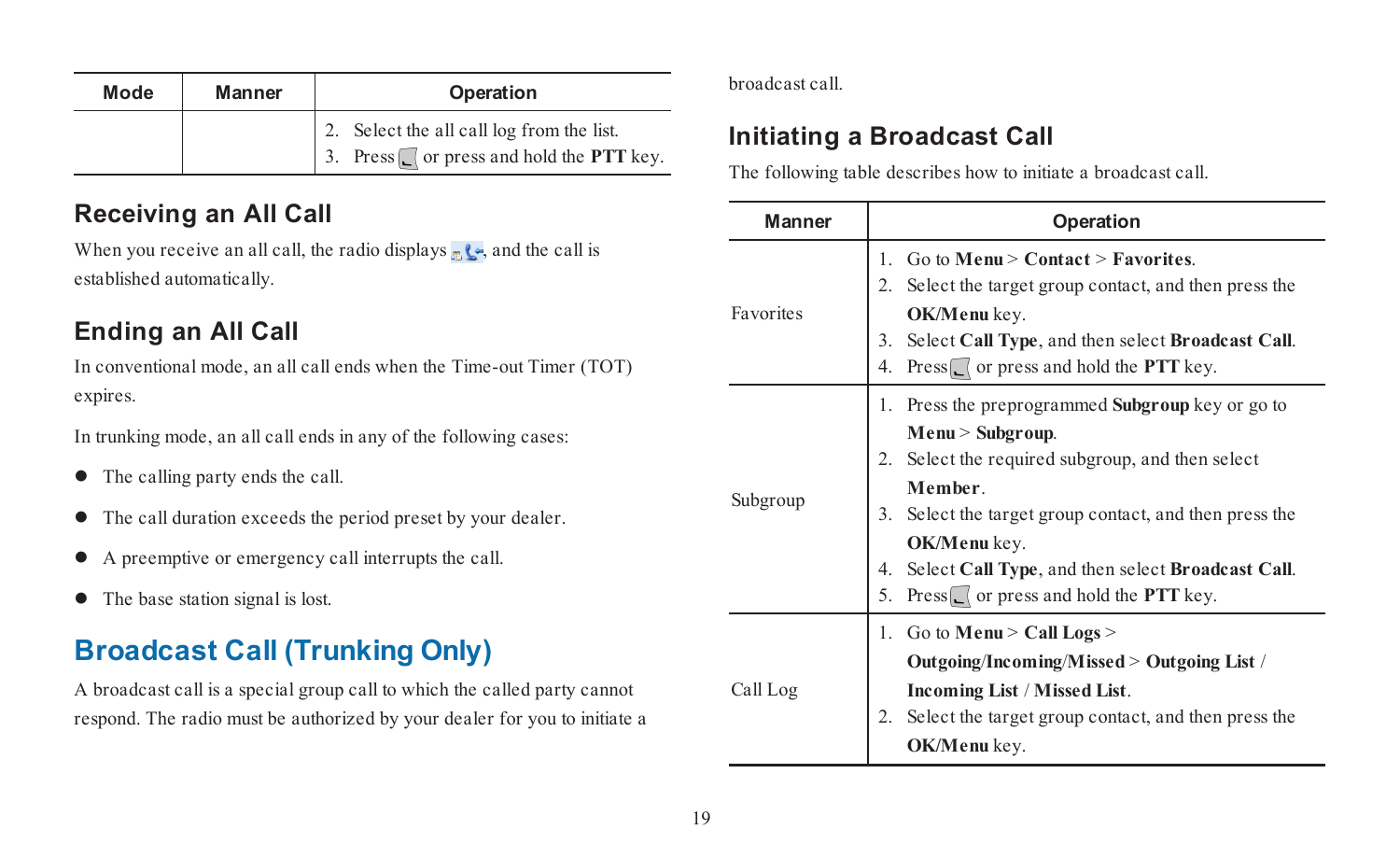| Manner                      | Operation |                                                                                                           |
|-----------------------------|-----------|-----------------------------------------------------------------------------------------------------------|
|                             | 3.        | Select Call Type, and then select Broadcast Call.<br>4. Press or press and hold the PTT key.              |
|                             |           | From the home screen, $press$ $\lfloor$ or $\rfloor$ (if<br>preprogrammed as the ReDial or BackDial key). |
| ReDial/BackDial<br>Call Log |           | 2. Select the target group contact from the list, and then<br>press the OK/Menu key.                      |
|                             | 3.        | Select Call Type, and then select Broadcast Call.<br>Press or press and hold the PTT key.                 |

#### **Receiving a Broadcast Call**

When you receive a broadcast call, the radio displays  $\mathbb{R}^{\mathbb{C}}$ . The call is established automatically. In trunking mode, the radio displays  $\triangle$  after the call is established successfully.

### **Ending a Broadcast Call**

A broadcast call ends in any of the following cases:

- The calling party ends the call.
- $\bullet$  The call duration exceeds the period preset by your dealer.
- l A preemptive or emergency call interrupts the call.
- The base station signal is lost.

# **Include Call (Trunking Only)**

An include call is a call initiated to another group in call hang time of an ongoing group call, so that the group joins the ongoing call. The radio must be authorized by your dealer for you to initiate an include call.

For operations of the include call, see "Group Call" on [page 13](#page-16-0).

# **Call on Analog Channel**

In conventional mode, you can initiate or receive a call on an analog channel with or without signaling.

## **Call Without Signaling**

A call without signaling is a call initiated to all the other users on an analog channel without signaling.

To initiate a call without signaling, do as follows:

- 1. Rotate the **Channel Selector** knob to select the required channel.
- 2. Press and hold the **PTT** key, and speak into the microphone.

## **Call With Signaling**

On an analog channel with signaling, you can initiate a call to a specific contact on the channel. Do as follows:

- 1. Rotate the **Channel Selector** knob to select the required channel.
- 2. Press the **OK/Menu** key, and go to **Contact** > **Contact List**.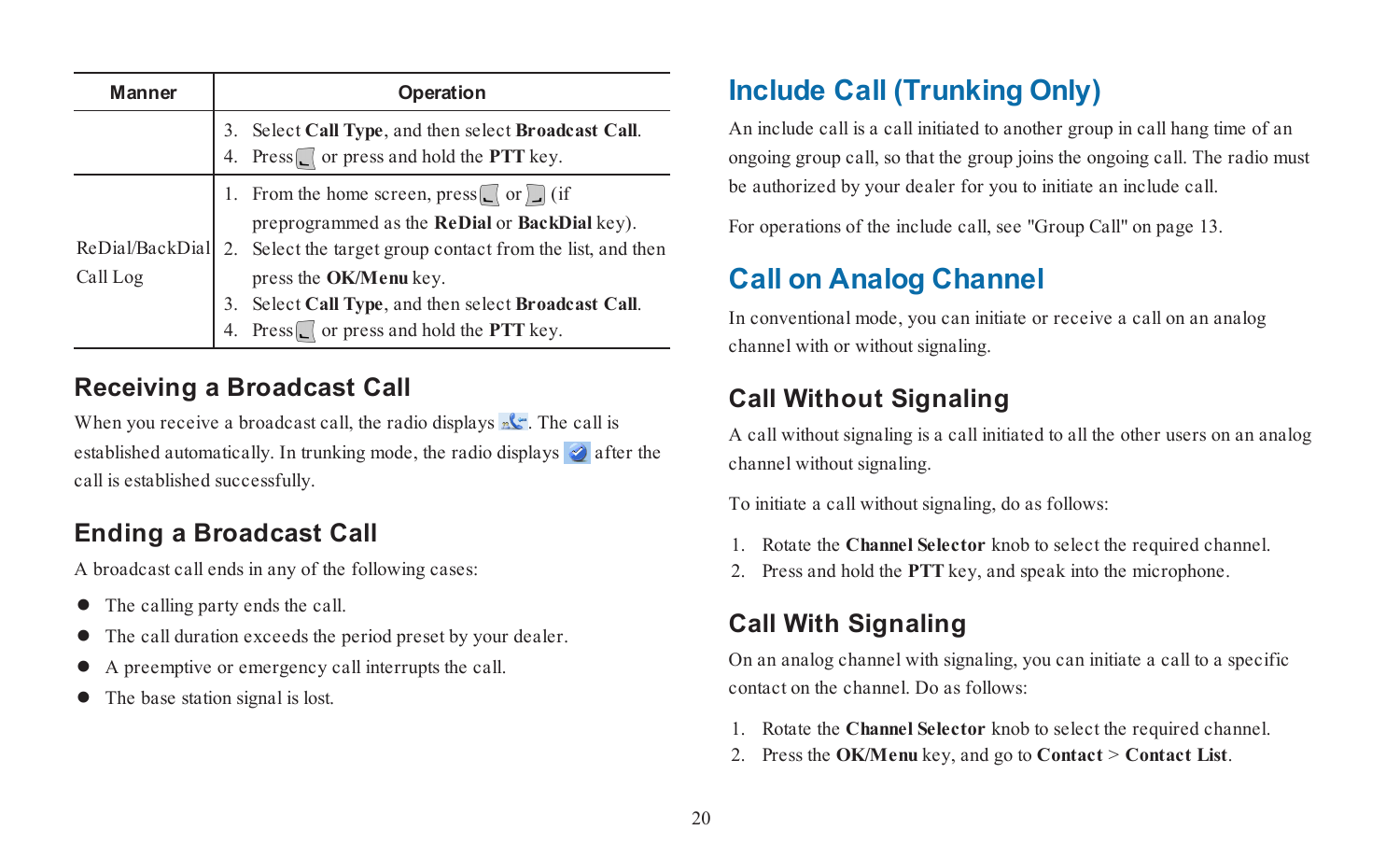- 3. Select the target contact.
- 4. Press and hold the **PTT** key, and speak into the microphone.

# **Message Services**

The Message feature allows you to send a quick text and receive, forward or delete a message.

# **Viewing Messages**

To view newly received messages, directly press the **OK/Menu** key.

To view received messages or sent messages, do as follows:

- 1. Go to **Menu** > **Message** > **InBox**/**OutBox** > **Inbox List** / **Outbox List**.
- 2. Select the required message.

# **Sending Messages**

You can send quick text messages, forward messages from the InBox or OutBox, and resend messages from the OutBox.

## **Sending Quick Text Messages**

A quick text message is a frequently used message predefined by your dealer. To send quick text messages, do as follows:

- 1. Press the **OK/Menu** key, and then go to **Message** > **Quick Text**.
- 2. Select the required quick text, and then press the **OK/Menu** key.
- 3. Select **Send**, and then select the target contact.
- 4. Press the **OK/Menu** key.

### **Forwarding Messages**

To forward messages from the InBox or OutBox, do as follows:

- 1. Press the **OK/Menu** key.
- 2. Go to **Message** > **InBox**/**OutBox** > **Inbox List** / **Outbox List**.
- 3. Select the required message, and then press the **OK/Menu** key.
- 4. Select **Forward**, and then select the target contact.
- 5. Press the **OK/Menu** key.

## **Resending Messages**

To resend messages from the OutBox, do as follows:

- 1. Press the **OK/Menu** key.
- 2. Go to **Message** > **OutBox** > **Outbox List**.
- 3. Select the required message, and then press the **OK/Menu** key.
- 4. Select **ReSend**, and then press the **OK/Menu** key.

# **Deleting Messages**

To delete a message from the InBox or OutBox, do as follows:

- 1. Press the **OK/Menu** key.
- 2. Go to **Message** > **InBox**/**OutBox** > **Inbox List** / **Outbox List**.
- 3. Select the required message, and then press the **OK/Menu** key.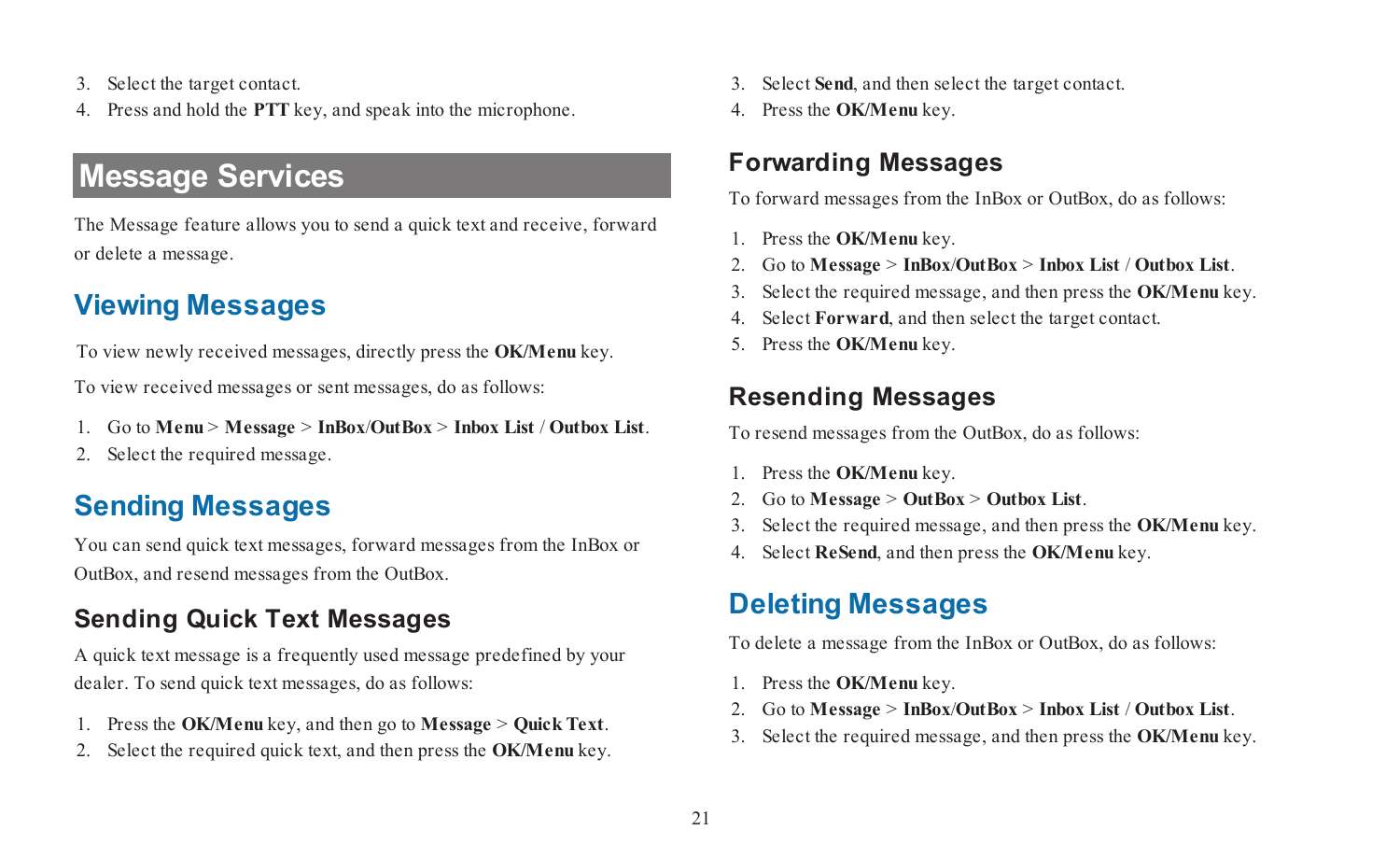4. Select **Delete**, and then press the **OK/Menu** key.

To delete all messages from the InBox or OutBox, do as follows:

- 1. Press the **OK/Menu** key.
- 2. Go to **Message** > **InBox**/**OutBox**.
- 3. Select **Delete All**, and then press the **OK/Menu** key.

# **Supplementary Features**

The supplementary features of the radio vary with the operation mode. For details, see the following table.

| Feature                          | Conventional |          |                 |
|----------------------------------|--------------|----------|-----------------|
|                                  | Digital      | Analog   | <b>Trunking</b> |
| <b>Basic Settings</b>            |              |          |                 |
| Contact Management               |              |          |                 |
| Mic Automatic Gain Control (AGC) |              |          |                 |
| <b>Treble Boost</b>              |              |          |                 |
| 3-Band Equalizer                 |              |          |                 |
| LOO                              |              |          |                 |
| Audio Feedback Suppression       |              | $\times$ |                 |
| MIC & SPK                        |              |          |                 |

| <b>Digital</b> | Analog    | <b>Trunking</b> |
|----------------|-----------|-----------------|
| ν              |           | V               |
| $\sqrt{}$      | $\sqrt{}$ | ×               |
| $\times$       | $\times$  | $\sqrt{}$       |
| $\sqrt{}$      | ×         | $\sqrt{}$       |
| $\sqrt{}$      | $\sqrt{}$ | $\times$        |
| ν              | Ν         | Ν               |
| $\sqrt{}$      | V         |                 |
| $\times$       | $\times$  |                 |
| $\times$       | $\times$  |                 |
| V              | $\sqrt{}$ | N               |
| V              | $\times$  |                 |
| $\sqrt{}$      | ×         | $\times$        |
| $\times$       | V         | $\times$        |
| $\sqrt{}$      | $\sqrt{}$ | $\sqrt{}$       |
| $\sqrt{}$      | $\times$  | $\sqrt{ }$      |
| $\times$       | V         | $\times$        |
|                |           | Conventional    |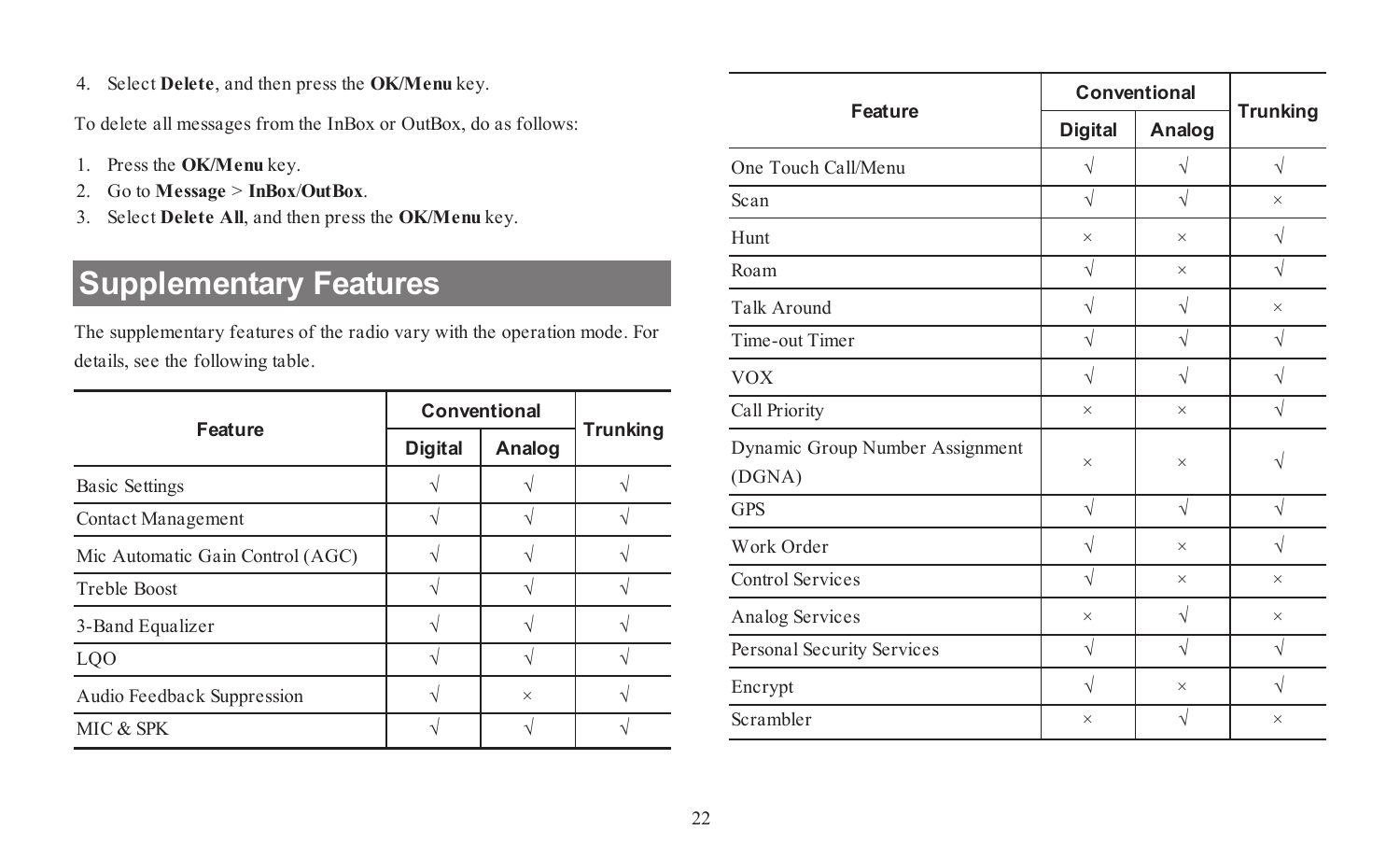| Feature                   | Conventional   |          |                 |
|---------------------------|----------------|----------|-----------------|
|                           | <b>Digital</b> | Analog   | <b>Trunking</b> |
| Erasing Data in Emergency |                | $\times$ |                 |
| Stun                      | $\times$       | $\times$ |                 |
| Kill                      | $\times$       | $\times$ |                 |

# <span id="page-26-0"></span>**Basic Settings**

You can go to **Menu** > **Settings** > **Radio Set** and then do the following operations:

| If you want to                                     | Then                                                                                                    |
|----------------------------------------------------|---------------------------------------------------------------------------------------------------------|
| Set the language                                   | Select Language, and then select the required<br>language.                                              |
| Check whether the battery is<br>approved by Hytera | Select Battery. If the battery is an approved<br>one, the radio will display "Certificated<br>Battery". |

| If you want to                          | Then                                                                                                                        |  |  |
|-----------------------------------------|-----------------------------------------------------------------------------------------------------------------------------|--|--|
|                                         | Select Backlight, and select one of the<br>following as required:                                                           |  |  |
| Set the backlight                       | Off: The backlight remains off.<br>On: The backlight remains on.                                                            |  |  |
|                                         | Timed: The backlight automatically goes<br>out if no operation or activity is<br>performed within the preset period.        |  |  |
| Adjust the brightness of the            | Select Brightness, and then press the Up or                                                                                 |  |  |
| backlight                               | Down key.                                                                                                                   |  |  |
| Set the LCD mode                        | Select Day/Night, and then select Day Mode<br>or Night Mode.                                                                |  |  |
| Turn on or off the LED<br>indication    | Select LED, and then select Enable or<br><b>Disable</b>                                                                     |  |  |
| Turn on or off the silent<br>mode       | Go to Tone > Radio Silent, and then select<br>Silent On or Silent Off                                                       |  |  |
| Turn on or off a specific<br>tone       | Select Tone, and then select the required<br>1.<br>tone<br>Select On/Off, and then select Enable or<br>2.<br><b>Disable</b> |  |  |
| Adjust the volume of a<br>specific tone | 1. Select <b>Tone</b> , and then select the required<br>tone                                                                |  |  |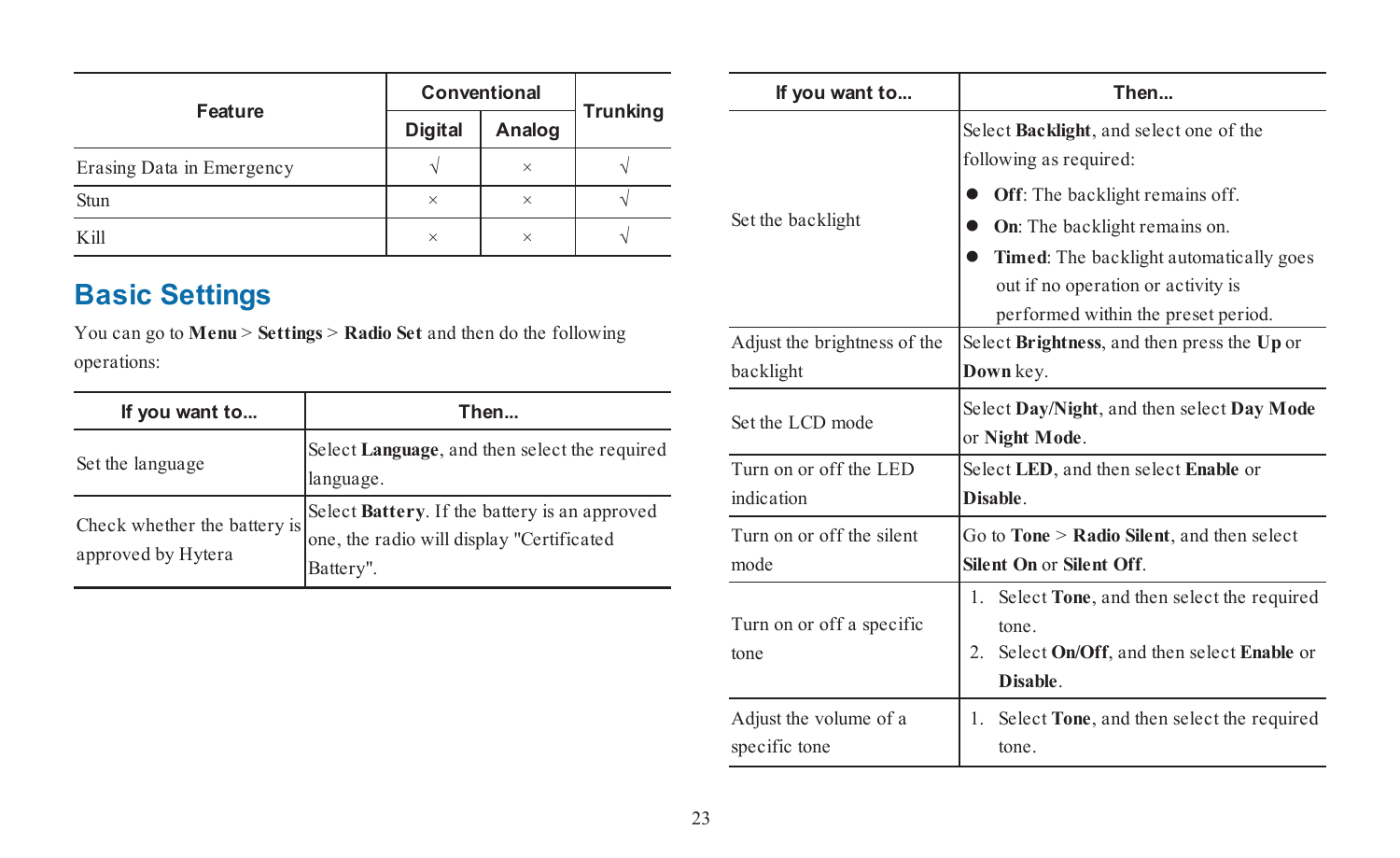| If you want to                                                     | Then                                                                                                                                                                                                                                                        |  |
|--------------------------------------------------------------------|-------------------------------------------------------------------------------------------------------------------------------------------------------------------------------------------------------------------------------------------------------------|--|
|                                                                    | 2. Select <b>Tone Volume</b> , and then select the<br>required level.                                                                                                                                                                                       |  |
| Turn on or off the Vibration<br>feature                            | Go to Vibration $>$ On/Off, and then select<br><b>Enable or Disable</b>                                                                                                                                                                                     |  |
| Set a specific vibration type                                      | 1. Select Vibration, and then select the<br>required vibration type.<br>2. Select Settings, and then set Duration,<br>Cycles, or Interval Time as required.                                                                                                 |  |
| Adjust the power level                                             | Select Power Level, and then select one of<br>the following as required:<br>Hight Power: Enables communication<br>with distant radios but consumes more<br>battery power.<br>Low Power: Enables communication with<br>close radios and saves battery power. |  |
| Set the time zone                                                  | 1. Go to Date $\&$ Time $>$ Time Zone, and<br>then press the OK/Menu key,<br>Press the Up or Down key to change the<br>2.<br>time zone, and then press the OK/Menu<br>kev.                                                                                  |  |
| Set the time format (trunking Go to Date & Time > Time Format, and |                                                                                                                                                                                                                                                             |  |

| If you want to                                                                | Then                                          |
|-------------------------------------------------------------------------------|-----------------------------------------------|
| only)                                                                         | then select 24 Hour or 12 Hour.               |
| Check the remaining rental<br>period                                          | Go to Rent > Rent Query.                      |
| Turn off all visible and<br>audible indications                               | Select Covert Mode, and then select On.       |
| Allow or disallow the radio<br>to send its alias during voice<br>transmission | Select Send Alias, and then select On or Off. |

## <span id="page-27-0"></span>**Contact Management**

#### **Adding a Contact to the Favorites List**

To add a frequently used contact to the **Favorites** list, do as follows:

- l In conventional mode, go to **Menu** > **Contact** > **Favorites** > **Add Contact**, and then select the required contact.
- l In trunking mode, go to **Menu** > **Contact** > **Favorites** > **Folder Management** > **Add Contact**, and then select the required contact.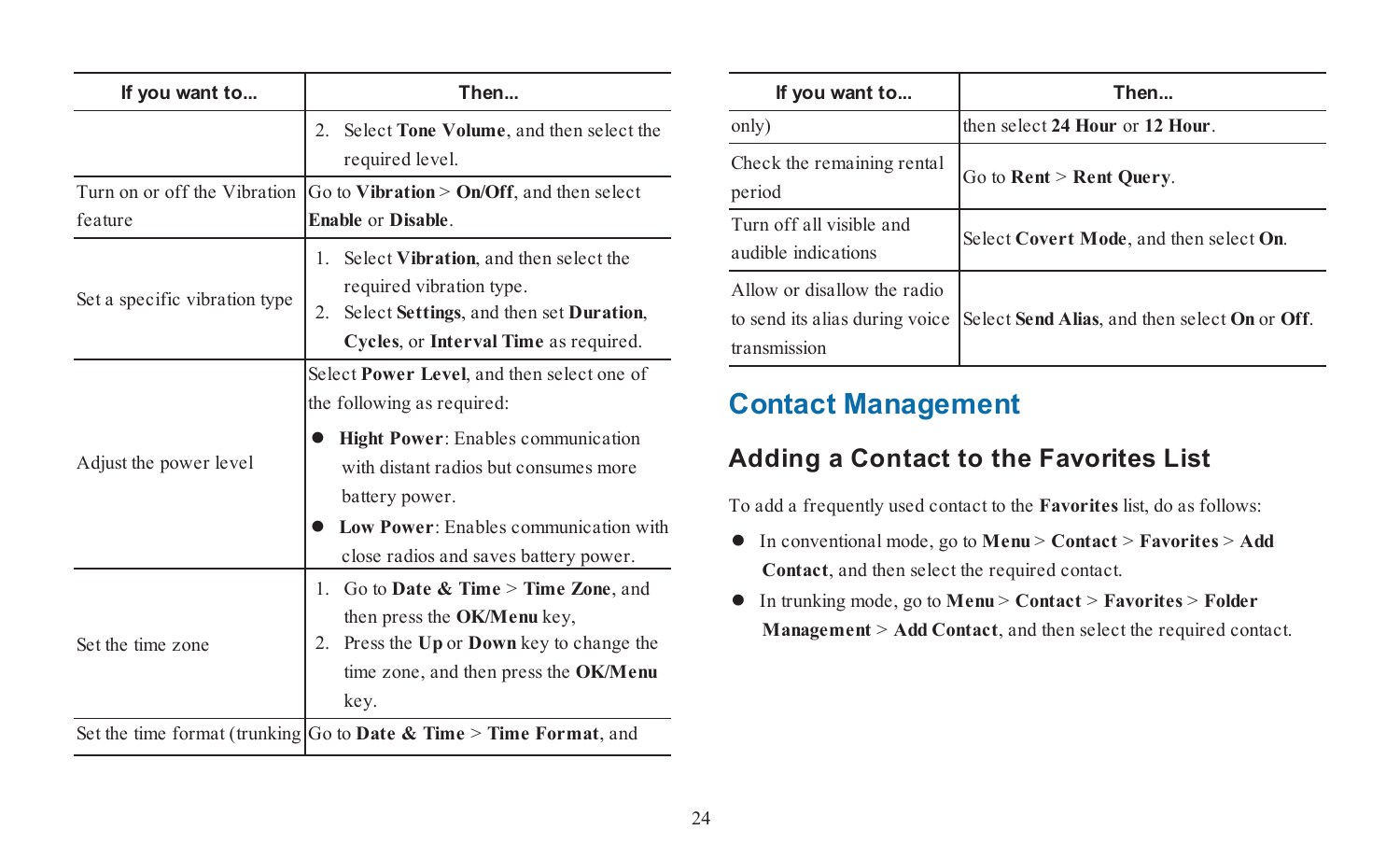### **Deleting a Contact**

To delete a contact from Favorites list, Phone Contact list (conventional only), and Private Contact list (trunking only), do as follows:

- 1. Select the required contact from the corresponding list.
- <span id="page-28-0"></span>2. Select **Del Contact** or **Delete**, and then press the **OK/Menu** key.

# **Audio Optimization**

The features described in this section help optimize voice quality.

### **Turning the Mic AGC feature On or Off**

The Mic AGC feature allows the radio to automatically keep the microphone gain within a proper range during transmission. This provides optimized voice with proper volume for the receiving party.

To turn this feature on or off, go to **Menu** > **Settings** > **Audio Set** > **Digital Mic AGC** / **Analog Mic AGC**, and then select **On** or **Off**.

### **Turning the Treble Boost feature On or Off**

The Treble Boost feature allows the radio to output louder voice for better audio clarity.

To turn this feature on or off, go to **Menu** > **Settings** > **Audio Set** > **Audio Optimization** > **Treble Boost**, and then select **On** or **Off**.

#### Note

With this feature enabled, the LOO feature and 3-Band Equalizer feature are unavailable.

#### **Setting the 3-Band Equalizer Feature**

The 3-band Equalizer feature allows the radio to automatically adjust the sound effect of received voice according to preset frequency gains.

To turn this feature on or off, go to **Menu** > **Settings** > **Audio Set** > **Audio Optimization** > **3-Band Equalizer** > **Equalizer Switch**, and then select **On** or **Off**.

To set the low, mid, or high frequency gain, do as follows:

- 1. Go to **Menu** > **Settings** > **Audio Set** > **Audio Optimization** > **3-Band Equalizer** > **Low Freq. Gain** / **Mid Freq. Gain** / **High Freq. Gain**, and then press the **OK/Menu** key.
- 2. Press the **Up** or **Down** key to change the value, and then press the **OK/Menu** key.

It is recommended that you set the frequency gains according to the following table: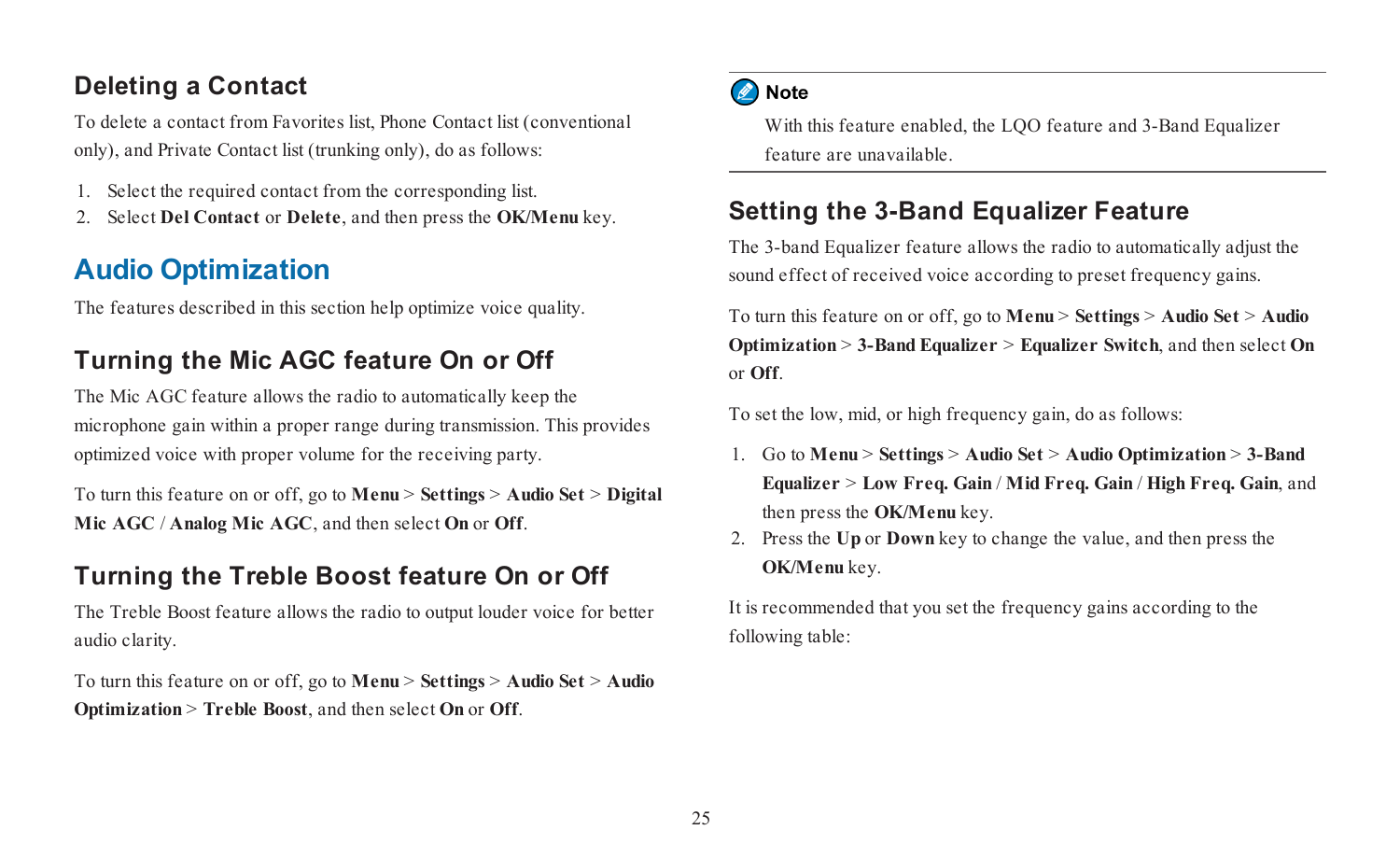| Scenario | <b>Low Frequency</b><br>Gain (dB) | <b>Mid Frequency</b><br>Gain (dB) | <b>High Frequency</b><br>Gain (dB) |
|----------|-----------------------------------|-----------------------------------|------------------------------------|
| Square   |                                   |                                   |                                    |
| Indoor   | 3.5                               | ۱.                                | $-1.5$                             |
| Downtown |                                   |                                   |                                    |

### **Turning the LQO Feature On or Off**

The LQO feature allows the radio to automatically adjust the volume and effect of received voice in different environments.

To turn this feature on or off, go to **Menu** > **Settings** > **Audio Set** > **LQO**, and then select **On** or **Off**.

### **Turning the Audio Feedback Suppression Feature On or Off**

The Audio Feedback Suppression feature helps reduce the noises arising from short-distance communication.

To turn this feature on or off, go to **Menu** > **Settings** > **Audio Set** > **Audio Feedback Suppressors**, and then select **On** or **Off**.

# <span id="page-29-0"></span>**MIC & SPK**

The MIC & SPK feature allows you to select the microphone and speaker used by the radio for transmitting and receiving voice respectively.

#### **Selecting the Microphone**

To set whether the radio uses the external or internal microphone, go to **Menu** > **Settings** > **Radio Set** > **MIC & SPK** > **MIC Selection**, and then select one of the following as required:

- l **Follow PTT**: When you transmit by pressing and holding the radio's PTT key, the radio uses the internal microphone; otherwise, it uses the external microphone.
- **Only Internal:** The radio uses only the internal microphone.
- **Only External:** The radio uses only the external microphone.
- l **External First**: When an audio accessory is connected, the radio uses the external microphone; otherwise, it uses the internal microphone.

### **Selecting the Speaker**

To set whether the radio uses the external or internal speaker, go to **Menu** > **Settings** > **Radio Set** > **MIC & SPK** > **SPK Selection**, and then select one of the following as required:

l **External First**: When an audio accessory is connected, the radio uses the external speaker; otherwise, it uses the internal speaker.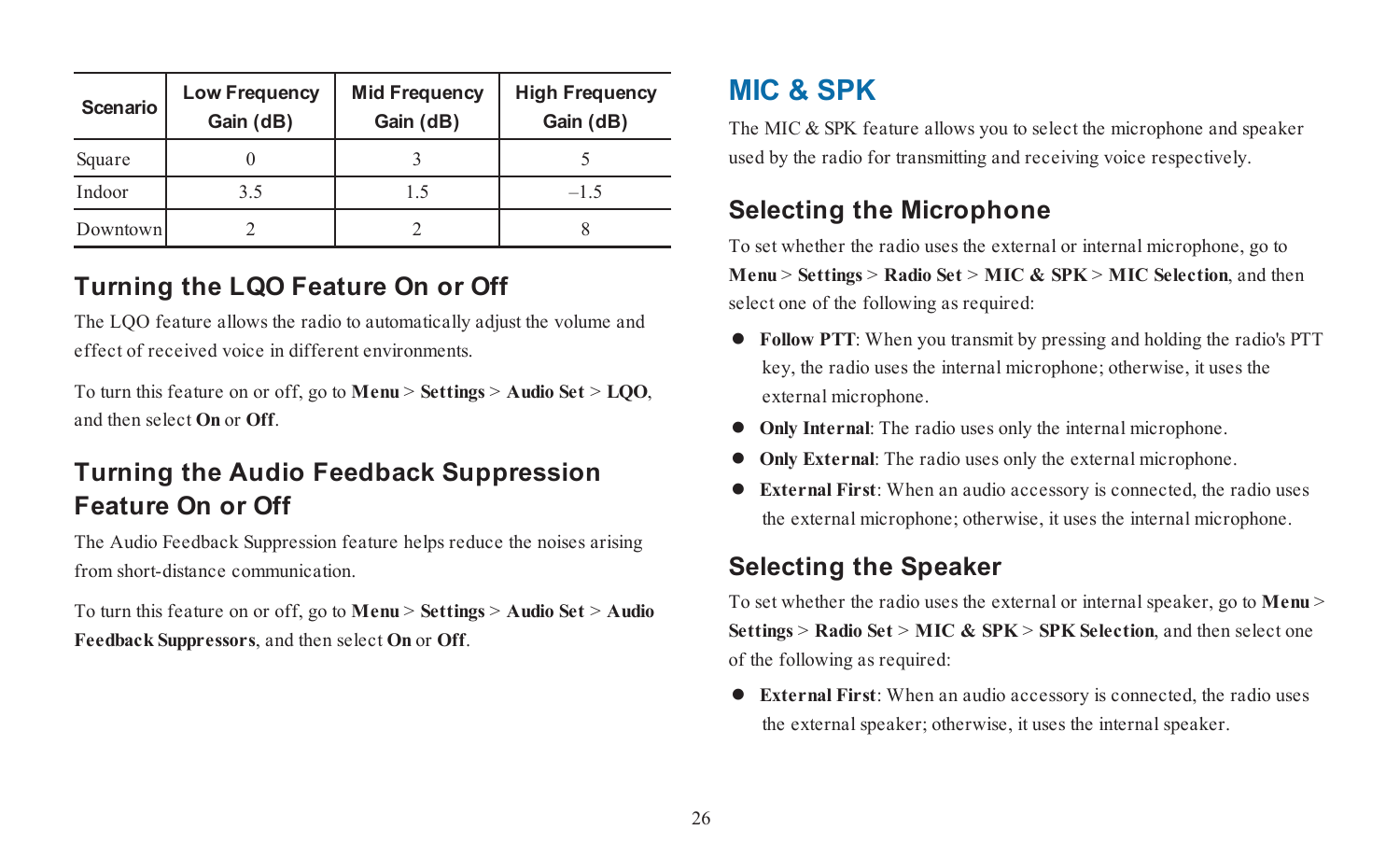- **INTR & EXTR:** The radio uses both the internal speaker and external speaker.
- <span id="page-30-0"></span> $\bullet$  **Only External**: The radio uses only the external speaker.

## **One Touch Call/Menu**

The One Touch Call/Menu feature allows you to press the preprogrammed **One Touch Call/Menu** key to quickly access a service assigned by your dealer. The services available for assignment are as follows:

| <b>Service Type</b>                                   | Description                                                                                                                                                                                                                                                                                                                                        |  |
|-------------------------------------------------------|----------------------------------------------------------------------------------------------------------------------------------------------------------------------------------------------------------------------------------------------------------------------------------------------------------------------------------------------------|--|
|                                                       | Analog Channel:<br>To call a 5-tone or 2-tone contact.                                                                                                                                                                                                                                                                                             |  |
| Voice and Data<br>Services in<br>Conventional<br>Mode | Digital Channel:<br>To initiate a group call or send a quick text or GPS<br>message to the group contact.<br>To initiate a private call, radio check, remote monitor,<br>radio enable, or radio disable or send a quick text<br>message, alert call, or GPS message to the private<br>contact.<br>To initiate an all call to the all call contact. |  |

| Service Type                                          | Description                                                                                                                                            |  |
|-------------------------------------------------------|--------------------------------------------------------------------------------------------------------------------------------------------------------|--|
|                                                       | To initiate a private, emergency, or preemptive call<br>or send a text or status message to the private contact.                                       |  |
| Voice and Data<br>Services in<br><b>Trunking Mode</b> | To initiate a group, broadcast, emergency,<br>preemptive, preemptive broadcast, or emergency<br>broadcast call or send a text or status message to the |  |
|                                                       | group contact.<br>To initiate an all call to the all call contact.                                                                                     |  |
| Menu                                                  | To directly access the designated menu. Check with your<br>dealer for specific menus.                                                                  |  |

To initiate a one touch call on the digital channel in conventional mode, you need to press the **PTT** key after pressing the preprogrammed **One Touch Call/Menu** key.

#### <span id="page-30-1"></span>**Scan**

The Scan feature allows you to listen to activities on other channels, keeping track of your team members. With this feature enabled, the radio searches the scan list preset for the current channel and stays on a channel with activities.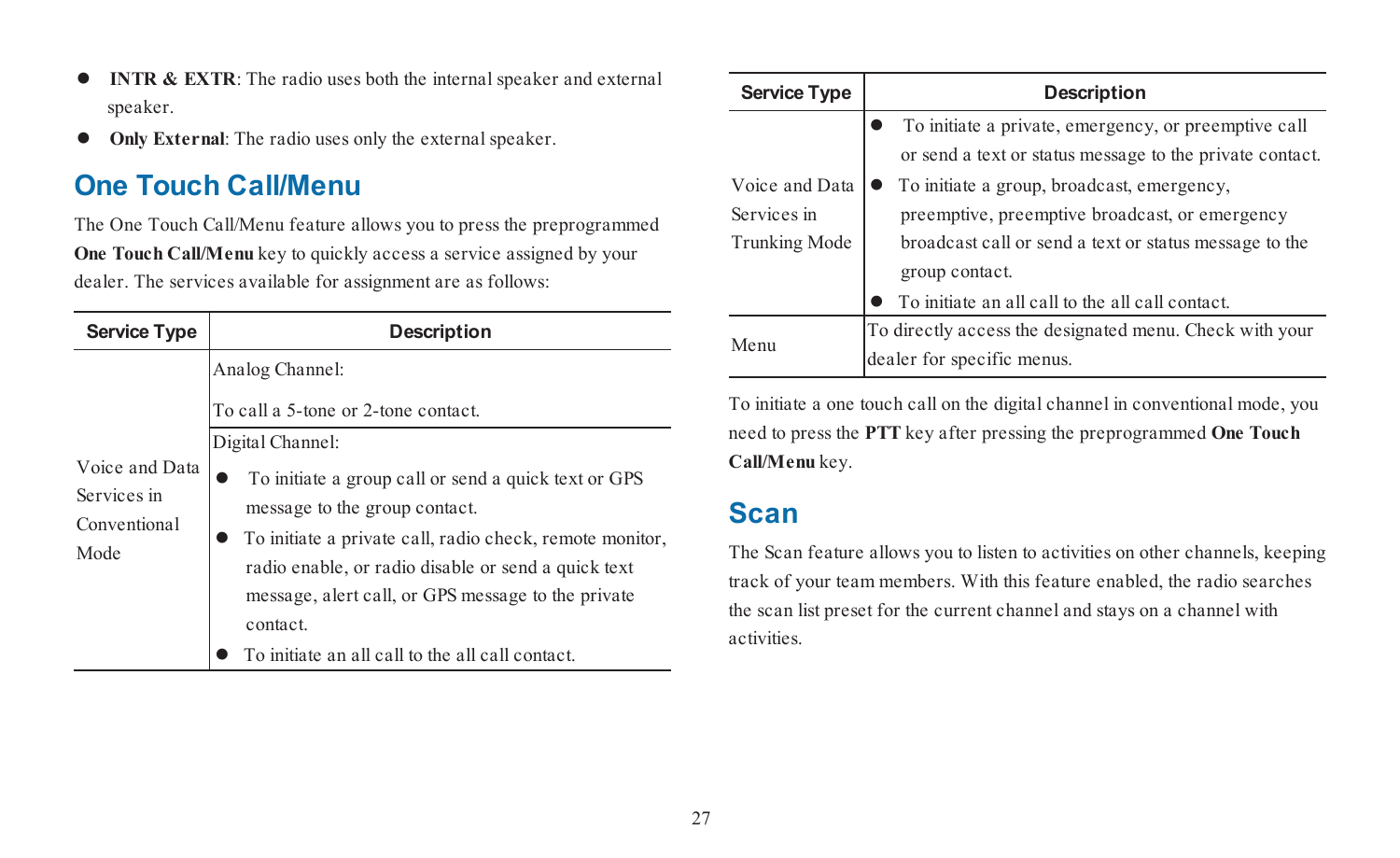### **Turning the Scan Feature On or Off**

To turn the Scan feature on or off, go to **Menu** > **Scan** > **Scan On/Off**, and then select **On** or **Off**.

With the Scan feature enabled, the radio displays  $\odot$ , and the LED indicator slowly flashes orange. When detecting activities on a channel, the radio stays on it, and the LED indicator glows green.

#### Note

If you do not want to listen to the activities on the channel, press the preprogrammed **Nuisance Temporary Delete** key to temporarily remove the channel from the scan list.

### **Adding a Channel to a Scan List**

- 1. Go to **Menu** > **Scan** > **Scan List**, and then select the required scan list.
- 2. Select **Edit/View**, and then select **Add CH**.
- 3. Select the required channel.

## **Setting a Priority Channel**

You can set a channel in the scan list as priority channel 1 or 2, which will be scanned more frequently than a non-priority channel.

To set a priority channel, do as follows:

- 1. Go to **Menu** > **Scan** > **Scan List**, and then select the required scan list.
- 2. Select **Edit/View**, and then select the required channel.

3. Select **Edit Prio CH** > **Set PrioCH-1** / **Set PrioCH-2**.

To change a priority channel to a non-priority channel, select the priority channel marked with  $\mathbb{P}_1$  or  $\mathbb{P}_2$ , and then select **Edit Prio CH** > **Disable PrioCH**.

### **Deleting a Channel from a Scan List**

- 1. Go to **Menu** > **Scan** > **Scan List**, and then select the required scan list.
- 2. Select **Edit/View**, and then select the required channel.
- <span id="page-31-0"></span>3. Select **Delete CH**.

## **Hunt**

In trunking mode, the radio must register with a BS for normal operation. The Hunt feature allows the radio to:

- $\bullet$  Hunt through the Trunked Station Control Channels (TSCCs) for an available BS for registration.
- l Always work under a BS with higher signal strength after registration, ensuring smooth communication.

### **Selecting the Mode for Fixed TSCC Hunt**

If the radio is preprogrammed by your dealer to use the Fixed TSCC hunt for registration, you can go to **Menu** > **Hunt** > **TSCC Hunt**, and then select one of the following modes as required: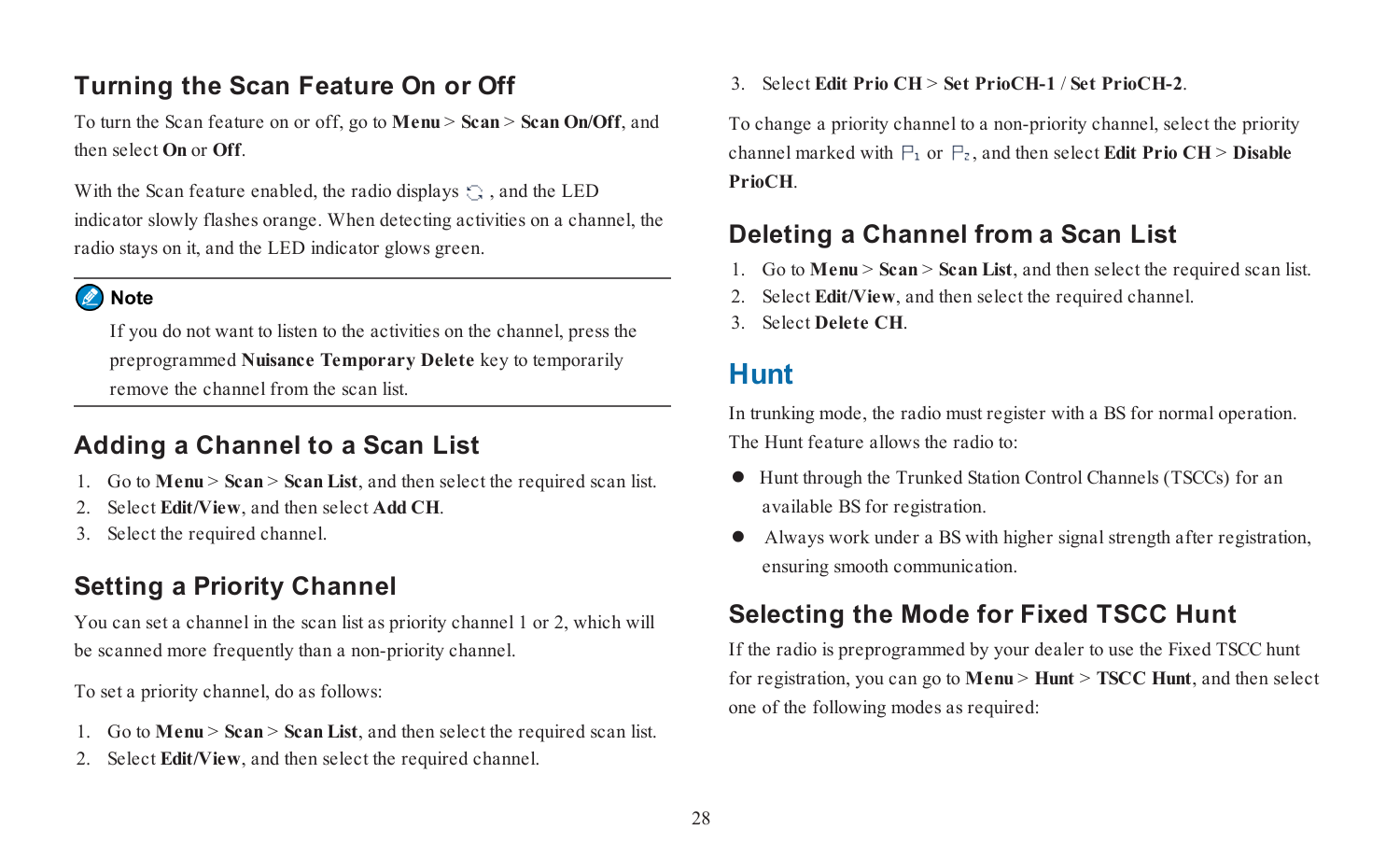- l **Comprehensive Hunt**: allows the radio to hunt all TSCCs within the preset frequency range.
- **Short Hunt**: allows the radio to hunt the TSCCs in the fixed TSCC list predefined by your dealer.
- **Team Hunt**: allows the radio to hunt the TSCCs in the team hunt list predefined by your dealer.

#### **Turning the Background Hunt Feature On or Off**

The Background Hunt feature allows the radio in standby mode to keep detecting the signal strength of the current BS. If the signal strength goes below the preset threshold, the radio switches to another BS with higher signal strength.

To turn this feature on or off, go to **Menu** > **Hunt** > **Background Hunt**, and then select **Enable** or **Disable**.

#### **Turning the Homestation Hunt Feature On or Off**

In an overlapping area, it is recommended that you request the dealer to set the frequently used channel as the homestation channel and enable the Homestation Hunt feature. In this case, the radio operating on another channel switches back to the homestation channel after the signal strength of the homestation channel reaches the preset threshold.

To turn this feature on or off, go to **Menu** > **Hunt** > **Homestation Hunt**, and then select **Enable** or **Disable**.

#### **Turning the Handover Feature On or Off**

The Handover feature prevents call drops or discontinuous voice caused by low signal strength. With this feature enabled, the radio automatically switches to another BS with higher signal strength if the signal strength of the current BS goes below the preset threshold during a call.

To turn this feature on or off, go to **Menu** > **Hunt** > **Handover** > **Handover On/Off**, and then select **Enable** or **Disable**.

<span id="page-32-0"></span>To set whether handover is allowed during transmission, go to **Menu** > **Hunt** > **Handover** > **Handover in Tx**, and then select **Enable** or **Disable**.

### **Roam**

The Roam feature allows you to enjoy seamless communication across sites or networks.

In conventional mode, you can turn this feature on or off as follows: Go to **Menu** > **Roam** > **Roam On/Off**, and then select **On** or **Off**.

In trunking mode, this feature needs to be turned on or off by your dealer.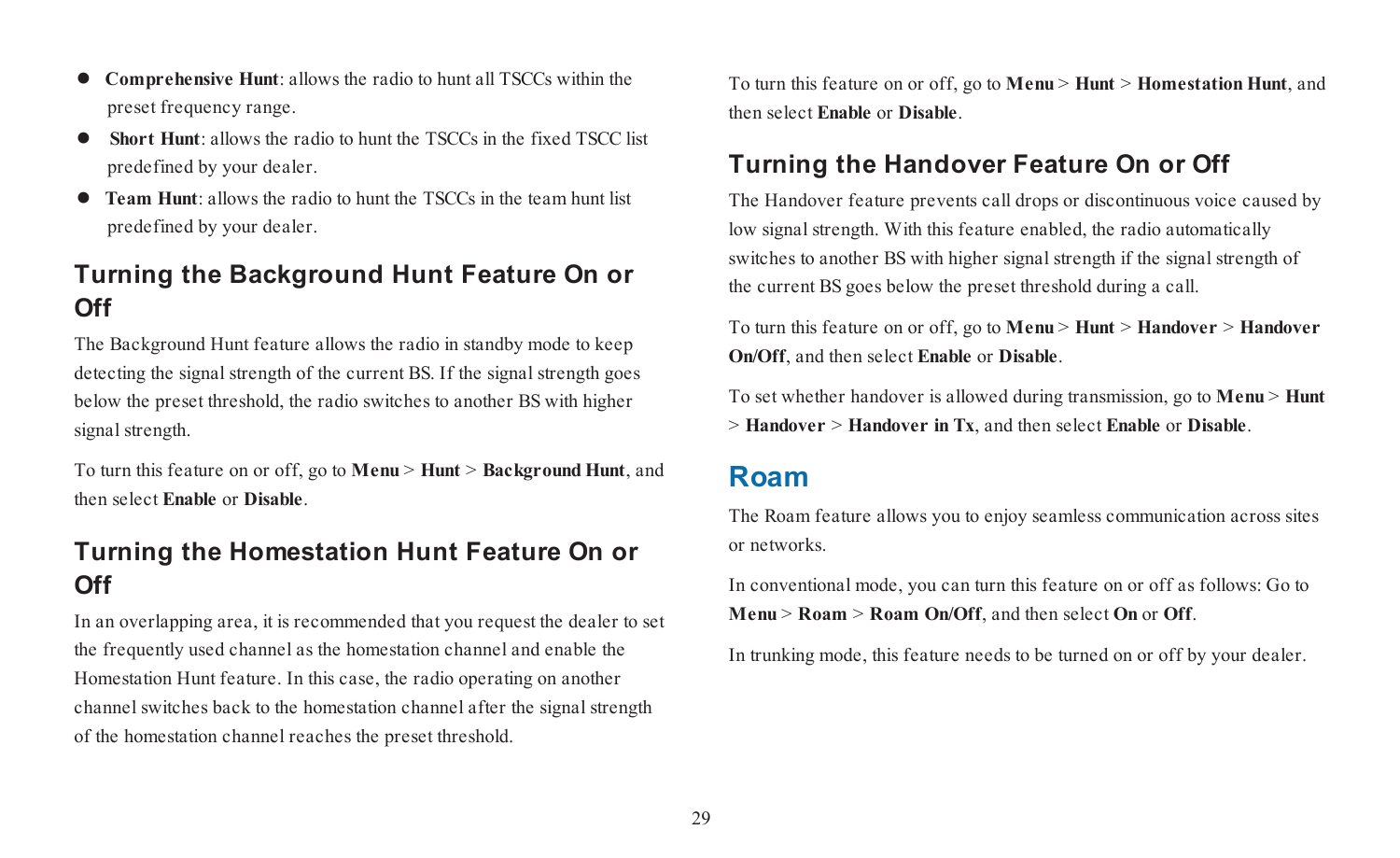### <span id="page-33-0"></span>**Talk Around**

The Talk Around feature allows your radio to continue transmitting and receiving when the repeater is not operating, or when your radio is out of the repeater's coverage but within other radio's coverage.

<span id="page-33-1"></span>To turn this feature on or off, go to **Menu** > **Settings** > **Radio Set** > **Talk Around**, and then select **Enable** or **Disable**.

#### **Time-out Timer**

The Time-out Timer (TOT) feature allows the radio to automatically stop transmission and keep beeping when the period preset by your dealer expires. To stop beeping, release the **PTT** key. You need to wait for a certain period (also preset by your dealer) to initiate transmission again.

<span id="page-33-2"></span>This feature aims to prevent a radio user from occupying a channel for an extended period and to avoid potential radio damage caused by overheating.

# **VOX**

The VOX feature allows you to transmit voice without pressing and holding the **PTT** key. The radio automatically transmits voice when the volume reaches the preset level.

To turn this feature on or off, go to **Menu** > **Settings** > **Radio Set** > **VOX** > **On/Off**, and then select **On** or **Off**. When this feature is enabled, the radio displays  $\mathcal{D}$ .

To set the sensitivity of the external or internal microphone, go to **Menu** > **Settings** > **Radio Set** > **VOX** > **Gain Level** > **External**/**Internal**, and then select the appropriate level. A higher gain level indicates lower sensitivity, which requires higher volume for triggering transmission.

## <span id="page-33-3"></span>**Call Priority**

The Call Priority feature allows you to set the priority of voice services except emergency call. When all channels are occupied, the call requests are put in a queue according to their priorities. During queuing, the radio displays "Call Queued".

To set the priority, go to **Menu** > **Settings** > **Radio Set** > **Priority**, and then select one of the following as required: **Low**, **Medium**, **High**, and **Preemption**.

<span id="page-33-4"></span>The **Preemption** option is available only when the Preemptive Call feature is enabled by your dealer. A preemptive call does not need to queue.

## **DGNA**

The DGNA feature allows you to join a dynamic group added by the authorized dispatcher over the air interface according to temporary task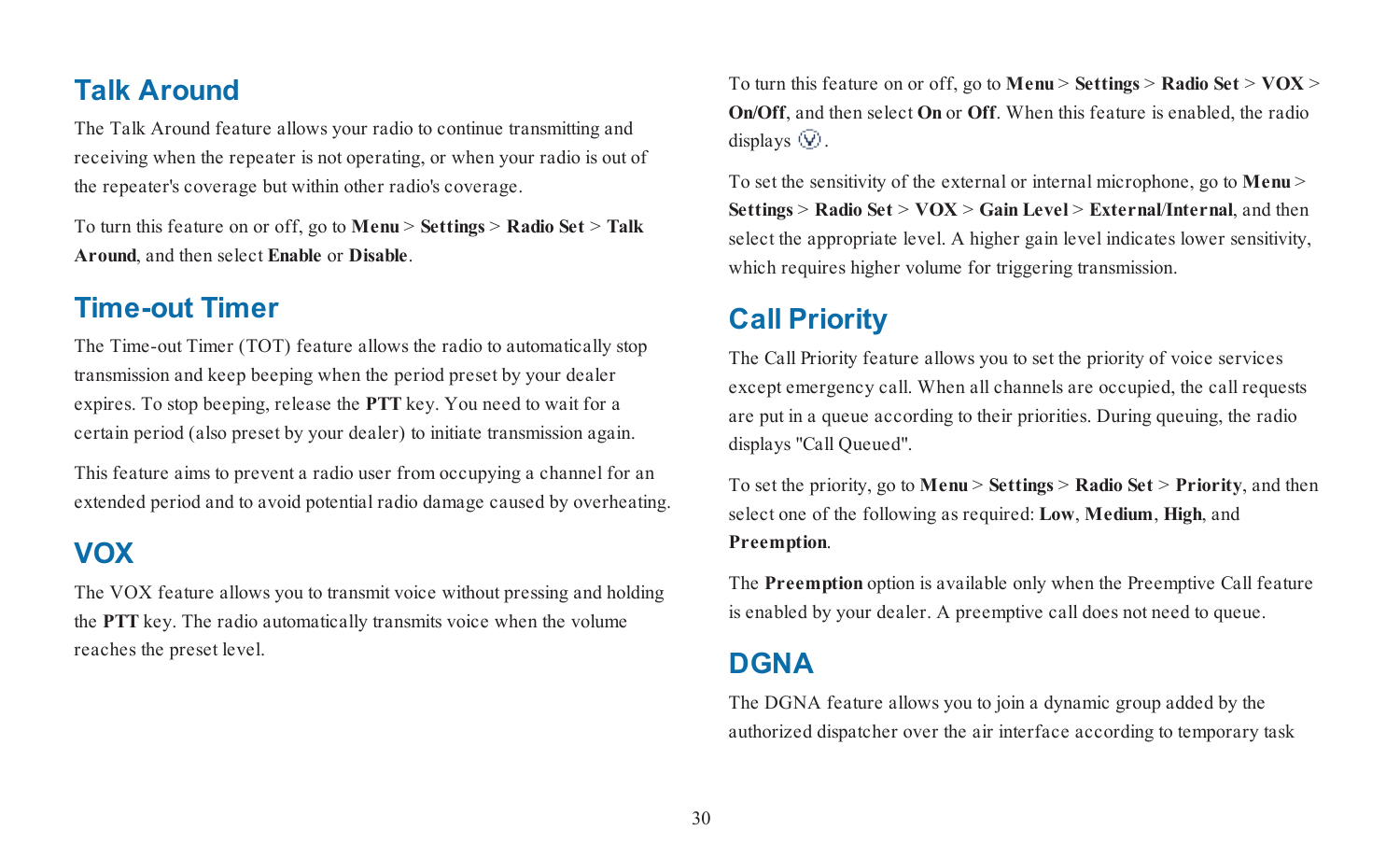requirements. The dispatcher can also delete the dynamic group from your radio.

The radio displays "DGNA Success!" when the dynamic group is added successfully and "DGNA Deleted" when the dynamic group is deleted. The added dynamic group is saved in a dynamic subgroup list under Subgroup on your radio.

# <span id="page-34-0"></span>**GPS**

The GPS feature allows you to view your location information, query location information of another radio user, and send your location information to the dispatch station or another radio.

# **Turning the GPS Feature On or Off**

In conventional mode, go to **Menu** > **Accessories** > **GPS** > **GPS On/Off**, and then select **On** or **Off**.

In trunking mode, the GPS feature needs to be turned on or off by your dealer.

## **Viewing Location Information**

You can view location information of your radio and another radio.

#### **Viewing Location Information of Your Radio**

Go to **Menu** > **Accessories** > **GPS** > **Position**.

#### **Viewing Location Information of Another Radio**

 $\bullet$  Trunking Mode

To view location information of the nearest radio in a designated group, go to **Menu** > **Accessories** > **GPS** > **Query Neighbors** > **Group Contact**, and then select the required group contact.

 $\bullet$  Digital Channel in Conventional Mode

To view the location information of another radio, go to **Menu** > **Accessories** > **GPS** > **Query Location** > **Contact List**, and select the required private contact.

### **Sending Location Information**

In conventional mode, you can send your location information to a target contact as follows:

- 1. Go to **Menu** > **Accessories** > **GPS** > **Position**, and then press the **OK/Menu key**.
- 2. Select **Contact List**, and then select the target contact.

## **Turning the Voice with GPS Feature On or Off**

The Voice with GPS feature allows the radio to automatically send GPS data during voice transmission.

To turn this feature on or off, go to **Menu** > **Accessories** > **GPS** > **Voice with GPS**, and then select **On** or **Off**.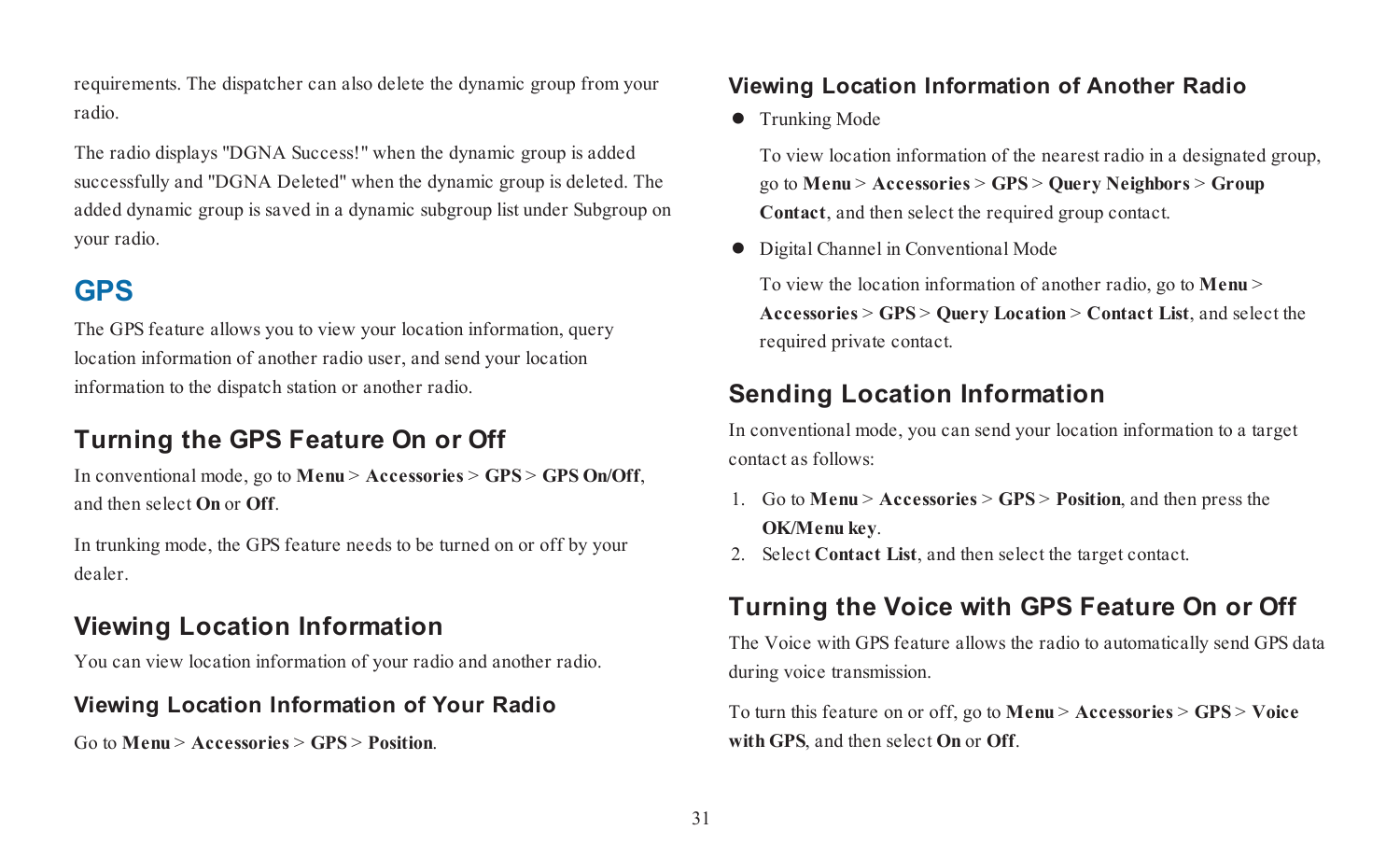# <span id="page-35-0"></span>**Work Order**

The Work Order feature allows you to receive a task from the dispatcher and report the latest task state to the dispatcher at each stage of the task.

#### **Viewing a Task**

To view a task in any state, go to **Menu** > **Work Orders** > **All Task**, select the required task, and then select **Details**.

To view a task that has not been processed, go to **Menu** > **Work Orders** > **New Task**, select the required task, and then select **Details**.

After a task is processed and the task state is updated, the task is moved from the **New Task** list to the list of the corresponding state. To view a task in a specific state, do as follows:

- 1. Go to **Menu** > **Work Orders**, and then select the corresponding list.
- 2. Select the required task, and then select **Details**.

### **Reporting the Task State**

To report the latest state of a task, do as follows:

- 1. Select the required task as described above.
- 2. Select the state to be reported, and then press the **OK/Menu** key.

# <span id="page-35-1"></span>**Control Services**

On the digital channel in conventional mode, you can initiate the following control services to a private contact.

| Feature           | Description                                                                                                                     | Operation                                                                                                                                                                                                                                                                                                   |
|-------------------|---------------------------------------------------------------------------------------------------------------------------------|-------------------------------------------------------------------------------------------------------------------------------------------------------------------------------------------------------------------------------------------------------------------------------------------------------------|
| Alert Call        | Allows you to alert a<br>private contact to call<br>you back.                                                                   |                                                                                                                                                                                                                                                                                                             |
| Radio Check       | Allows you to check<br>whether another radio<br>is operating on the<br>current channel<br>without disturbing that<br>radio user | To trigger the corresponding feature.<br>do as follows:<br>Go to Menu $>$ Contact $>$<br>$\mathbf{1}$<br><b>Favorites / Contact List</b><br>2.<br>Select the target private contact.<br>3<br>Go to Ctrl Services > Alert Call<br>/ Radio Check / Remote<br>Monitor / Radio Enable / Radio<br><b>Disable</b> |
| Remote<br>Monitor | Allows you to<br>remotely monitor<br>activities surrounding<br>another radio.<br>Allows you to                                  |                                                                                                                                                                                                                                                                                                             |
| Radio<br>Enable   | remotely enable a<br>disabled radio for<br>normal operation.                                                                    |                                                                                                                                                                                                                                                                                                             |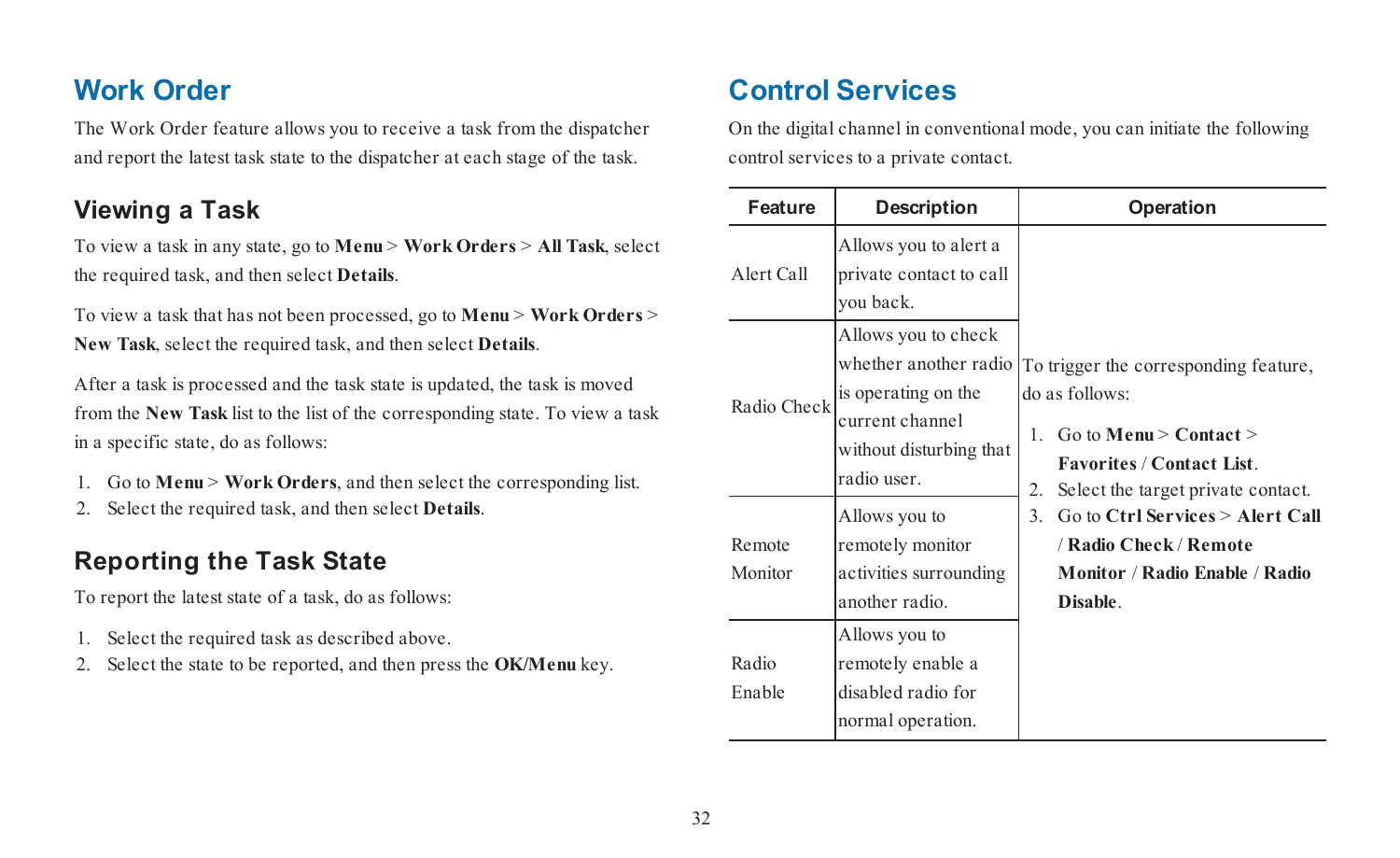| Feature          | Description                                         | Operation |
|------------------|-----------------------------------------------------|-----------|
| Radio<br>Disable | Allows you to<br>remotely disable<br>another radio. |           |

# <span id="page-36-0"></span>**Analog Services**

The following features are available only on an analog channel in conventional mode.

## **Turning the Compandor Feature On or Off**

The Compandor feature allows the radio to compress transmitted voice signals, which suppresses ambient noise and improves audio quality.

To turn this feature on or off, go to **Menu** > **Settings** > **Radio Set** > **Compandor**, and then select **Enable** or **Disable**.

### **Turning the Monitor Feature On or Off**

The Monitor feature allows the radio to receive weak signals.

To turn this feature on, press the preprogrammed **Monitor** key or press and hold the preprogrammed **Monitor Momentary** key. In this case, the radio displays  $\mathbb{Q}$ .

To turn this feature off, press the preprogrammed **Monitor** key again or release the preprogrammed **Monitor Momentary** key.

## **Turning the Squelch Off Feature On or Off**

The Squelch Off feature allows the radio's speaker to keep turned on no matter whether the squelch condition is satisfied.

To turn this feature on, press the preprogrammed **Squelch Off** key or press and hold the preprogrammed **Squelch Off Momentary** key. In this case, the radio displays  $\mathbb{C}[0]$ .

To turn this feature off, press the preprogrammed **Squelch Off** key again or release the preprogrammed **Squelch Off Momentary** key.

#### **Setting the Squelch Level**

The squelch level refers to the squelch threshold required for the radio's speaker to be turned on.

To set the squelch level, go to **Menu** > **Settings** > **Radio Set** > **Squelch**, and then select **Open**, **Normal**, or **Tight** (from low to high) as required. Generally, a higher squelch level requires higher signal strength. If the squelch level is set to **Open**, the speaker will always keep turned on.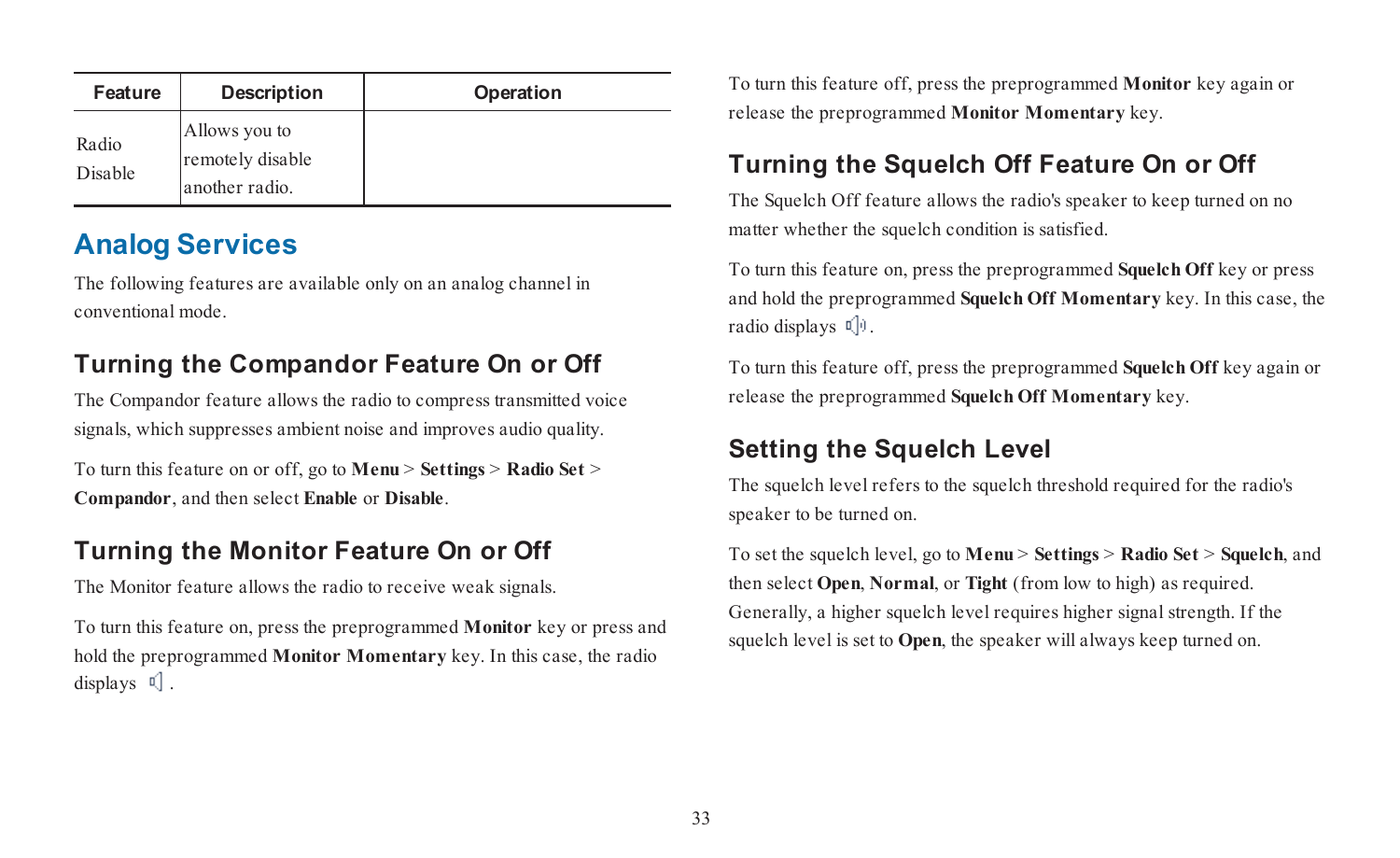### **Setting the CTCSS/CDCSS Feature**

The Continuous Tone-Coded Squelch System (CTCSS) / Continuous Digital-Coded Squelch System (CDCSS) feature allows the radio to filter out unwanted voice on the current channel. With this feature enabled by your dealer, the radio's speaker is turned on only when the CTCSS/CDCSS code received matches the CTCSS/CDCSS code set for the radio.

<span id="page-37-0"></span>To set the CTCSS/CDCSS type and code, go to **Menu** > **Programming** > **Channel** > **TX CTCSS/CDCSS** / **RX CTCSS/CDCSS**.

# **Personal Safety Services**

The features described in this section ensure personal safety.

### **Using the Emergency Feature**

The Emergency feature allows you to ask for help from your companion or the control centre in case of emergency.

In emergency mode, the radio gives different indications according to the preset emergency type. The available emergency types are as follows:

| Emergency<br>Type | <b>Description</b>                                            |  |
|-------------------|---------------------------------------------------------------|--|
| Siren Only        | The radio sounds shrill alarm tones with visible indications. |  |

| Emergency<br>Type   | Description                                                                                    |  |
|---------------------|------------------------------------------------------------------------------------------------|--|
| Regular             | The radio gives audible and visible indications.                                               |  |
| Silent              | The radio gives no audible or visible indication, and you<br>cannot listen to a received call. |  |
| Silent w/<br>Voice  | The radio gives no audible or visible indication, but you can<br>listen to a received call     |  |
| Alarm $w/$<br>Siren | The radio sends an alarm and sounds shrill alarm tones with<br>visible indications             |  |

In addition, you can request your dealer to set one of the following emergency modes:

| Emergency<br>Mode | Description                                                              |  |
|-------------------|--------------------------------------------------------------------------|--|
| Alarm             | Allows you to send an emergency alarm.                                   |  |
| Call              | Allows you to initiate an emergency call.                                |  |
| Alarm W/Call      | Allows you to send an emergency alarm and initiate an<br>emergency call. |  |

The three emergency modes can be combined with any of the following emergency types: **Regular**, **Silent**, and **Siren w/ Voice**.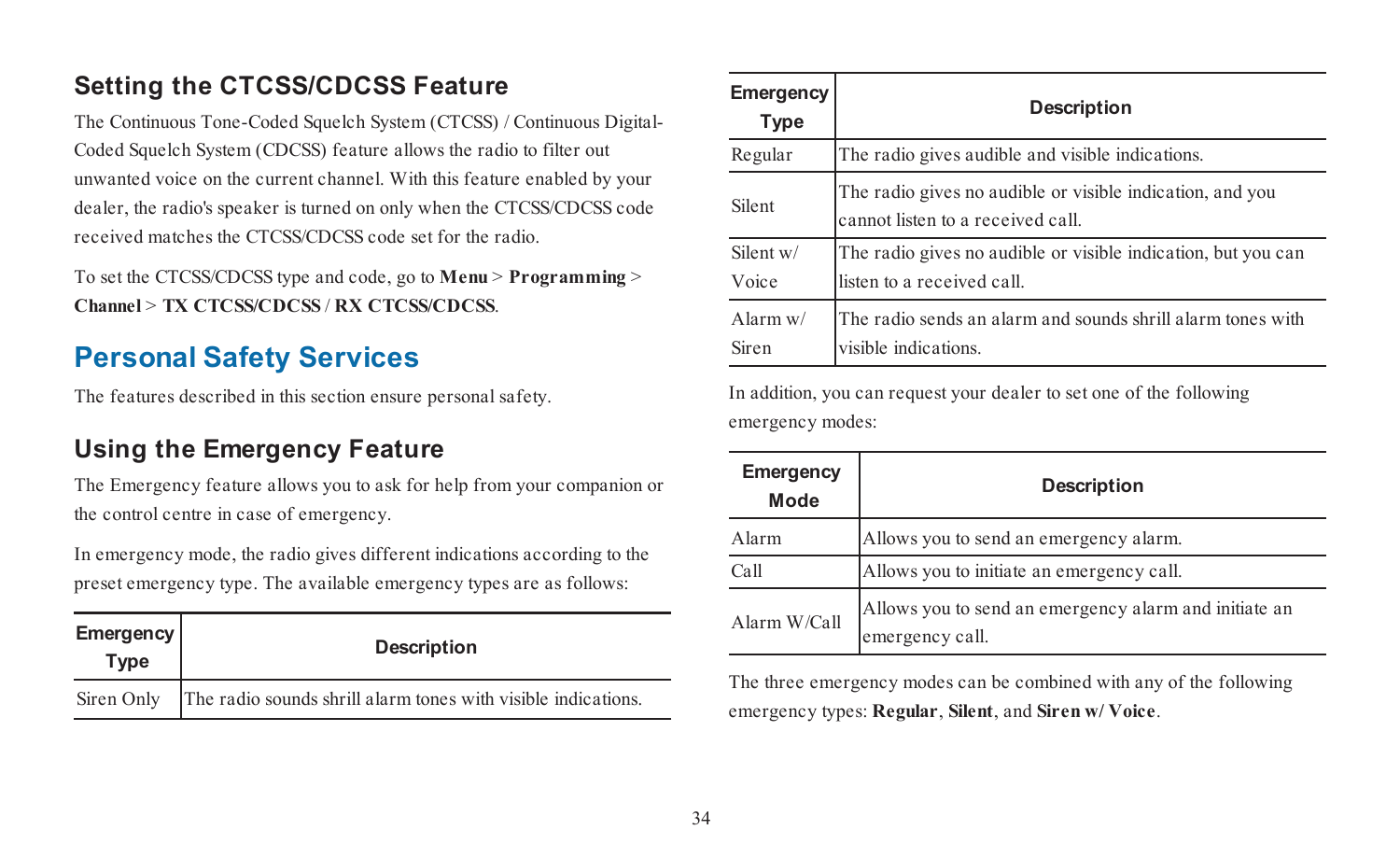#### **Triggering the Emergency Mode**

To trigger the emergency mode, press the preprogrammed **Emergency On** key. The radio then enters the preset emergency mode with or without indications depending on the preset emergency type.

In trunking mode, you can also initiate an emergency call as follows:

- 1. Go to **Menu** > **Contact** > **Favorites**, and then select the target group contact.
- 2. Select **Call Type**, and then select **Emergency Call**.
- 3. Press and hold the **PTT** key to initiate the call.

If the Call to Follow feature is enabled by your dealer, the radio will transmit automatically. You can directly speak into the microphone in the preset period.

#### **Exiting the Emergency Mode**

To exit the emergency mode (as the initiating party) or emergency alert mode (as the receiving party), press the preprogrammed **Emergency Off** key or turn off the radio.

#### **Turning the Man Down Feature On or Off**

The Man Down feature allows the radio to enter the emergency mode when it tilts at an angle greater than the specified angle or stays motionless for a preset period.

To turn this feature on or off, go to **Menu** > **Settings** > **Radio Set** > **Man Down**, and then select **Enable** or **Disable**.

#### **Turning the Lone Worker Feature On or Off**

The Lone Worker feature allows the radio to enter the emergency mode when no operation is detected for a preset period.

<span id="page-38-0"></span>To turn this feature on or off, go to **Menu** > **Settings** > **Radio Set** > **Lone Worker**, and then select **Enable** or **Disable**.

## **Communication Security Services**

The features described in this section ensure communication security.

### **Using the Encrypt Feature**

The Encrypt feature prevents eavesdropping and ensures communication privacy. It allows the radio to automatically encrypt transmitted voice or data. Only the receiving radio with the same key value or ID can decrypt the voice or data.

#### **Turning the Encrypt Feature On or Off**

Go to **Menu** > **Settings** > **Radio Set** > **Encrypt** > **On/Off**, and then select **On** or **Off**.

#### **Selecting the Encrypt Key (Conventional Only)**

In conventional mode, you can select an encrypt key. Do as follows: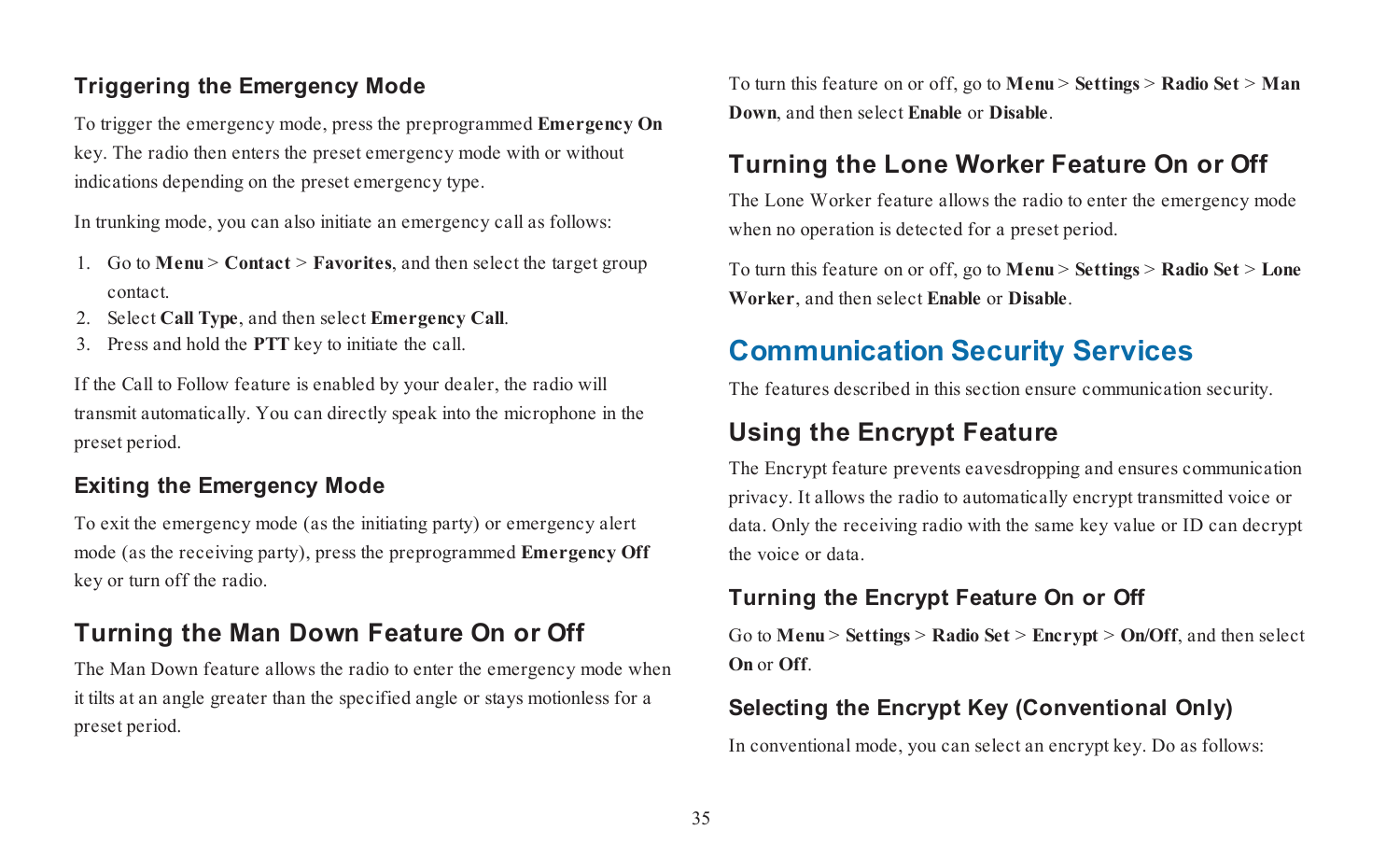- 1. Go to **Menu** > **Settings** > **Radio Set** > **Encrypt** > **Key List**.
- 2. Select the required key, and then select **Select**.

#### **Selecting Encrypted Service (Trunking Only)**

In trunking mode, you can set which kind of service will be encrypted. Do as follows:

- 1. Go to **Menu** > **Settings** > **Radio Set** > **Encrypt** > **Encrypt Service**.
- 2. Select **Only Voice**, **Only Data**, or **Voice and Data** as required.

#### **Turning the Scrambler Feature On of Off**

The Scrambler feature prevents eavesdropping and ensures communication privacy. It allows the radio to invert the frequency spectrum of transmitted audio signals. Only the receiving radio with the same scrambler setting can restore the audio signals.

To enable or disable this feature, go to **Menu** > **Settings** > **Radio Set** > **Scrambler**, and then select **Enable** or **Disable**.

### **Erasing Data in Emergency**

In case of emergency, you can erase encryption data, for example, the encrypt key, from the radio, preventing the data from unauthorized access.

To erase the data, press the **SK1** and **PTT** key by turns twice, and make sure the press interval is less than 1.5 seconds. Then, press **SK1** to confirm.

### **Restoring the Stunned Radio**

When being stunned, the radio displays "Radio Stunned!" In this case, you cannot initiate call and message services.

To restore normal operation, request your dealer to program the radio or send a Revive command. When being enabled by a Revive command, the radio displays "Revive Success!"

#### **Restoring the Killed Radio**

When being killed, the radio displays "Radio Killed!" In this case, you can only power on or off the radio.

To restore normal operation, request your dealer to burn the radio.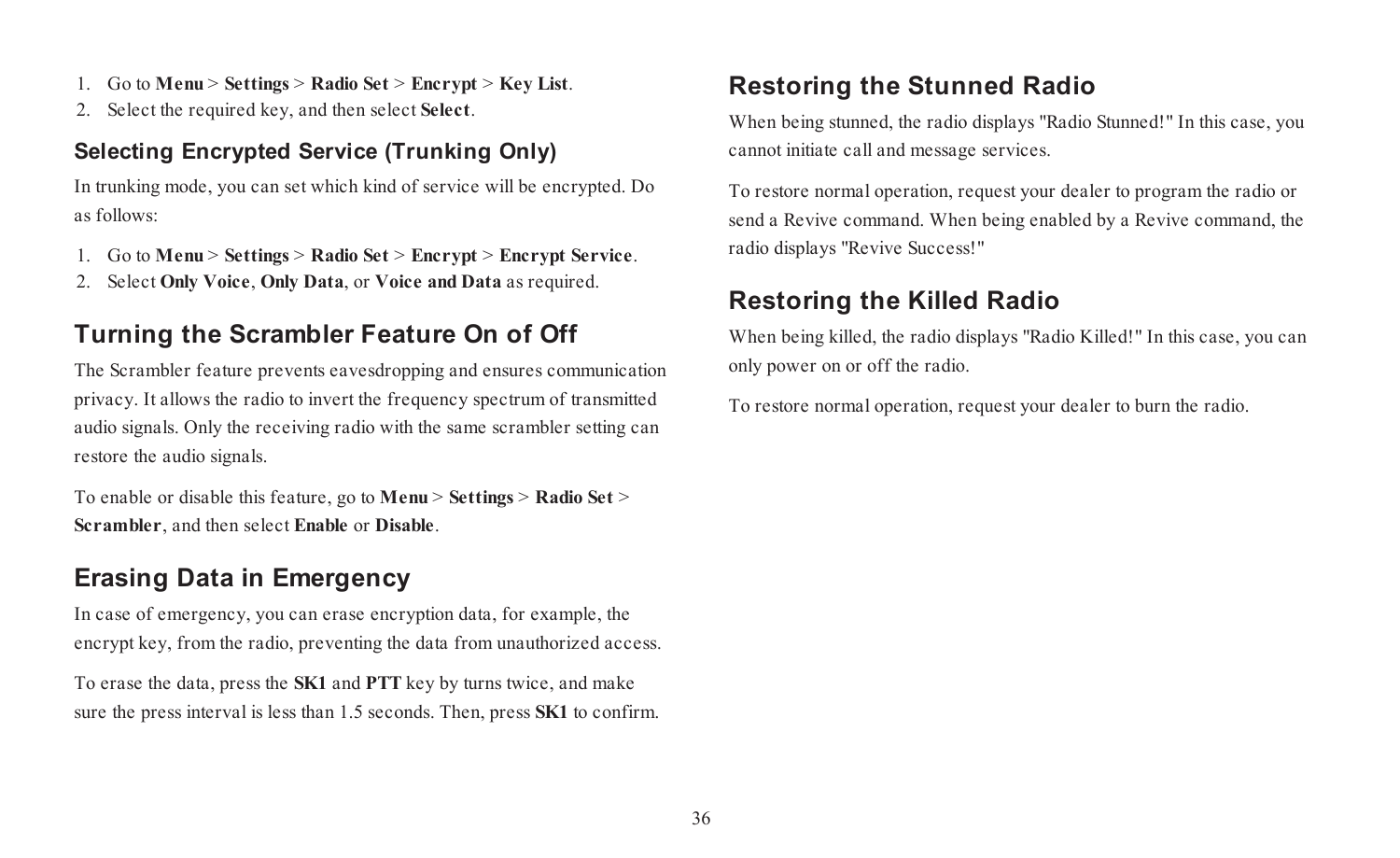# <span id="page-40-0"></span>**Troubleshooting**

| Phenomena                                               | Analysis                                                                                 | Solution                                                                               |
|---------------------------------------------------------|------------------------------------------------------------------------------------------|----------------------------------------------------------------------------------------|
| You cannot turn on the radio                            | The battery may be installed improperly.                                                 | Remove and reattach the battery.                                                       |
|                                                         | The battery power may run out.                                                           | Recharge or replace the battery.                                                       |
|                                                         | The battery may suffer from poor contact caused by dirty or<br>damaged battery contacts. | Clean the battery contacts or replace the battery.                                     |
|                                                         | The battery voltage may be low.                                                          | Recharge or replace the battery.                                                       |
| During receiving, the voice is<br>weak or intermittent. | The volume level may be low.                                                             | Increase the volume.                                                                   |
|                                                         | The antenna may be loose or may be installed incorrectly.                                | Turn off the radio, and then remove and reattach the antenna.                          |
|                                                         | The speaker may be blocked.                                                              | Clean the surface of the speaker.                                                      |
| You cannot communicate with<br>other group members.     | The frequency or signaling type may be inconsistent with that<br>of other members        | Verify that your TX/RX frequency and signaling type are<br>correct                     |
|                                                         | The channel type (digital or analog) may be set incorrectly.                             | Verify that you are on the correct digital or analog channel.                          |
|                                                         | You may be too far away from other members.                                              | Move towards other members.                                                            |
| You hear unknown voices or<br>noise                     | You may be interrupted by radios using the same frequency.                               | Change the frequency, or adjust the squelch level.                                     |
|                                                         | The radio in analog mode may be set with no signaling.                                   | Request your dealer to set signaling for the current channel to<br>avoid interference. |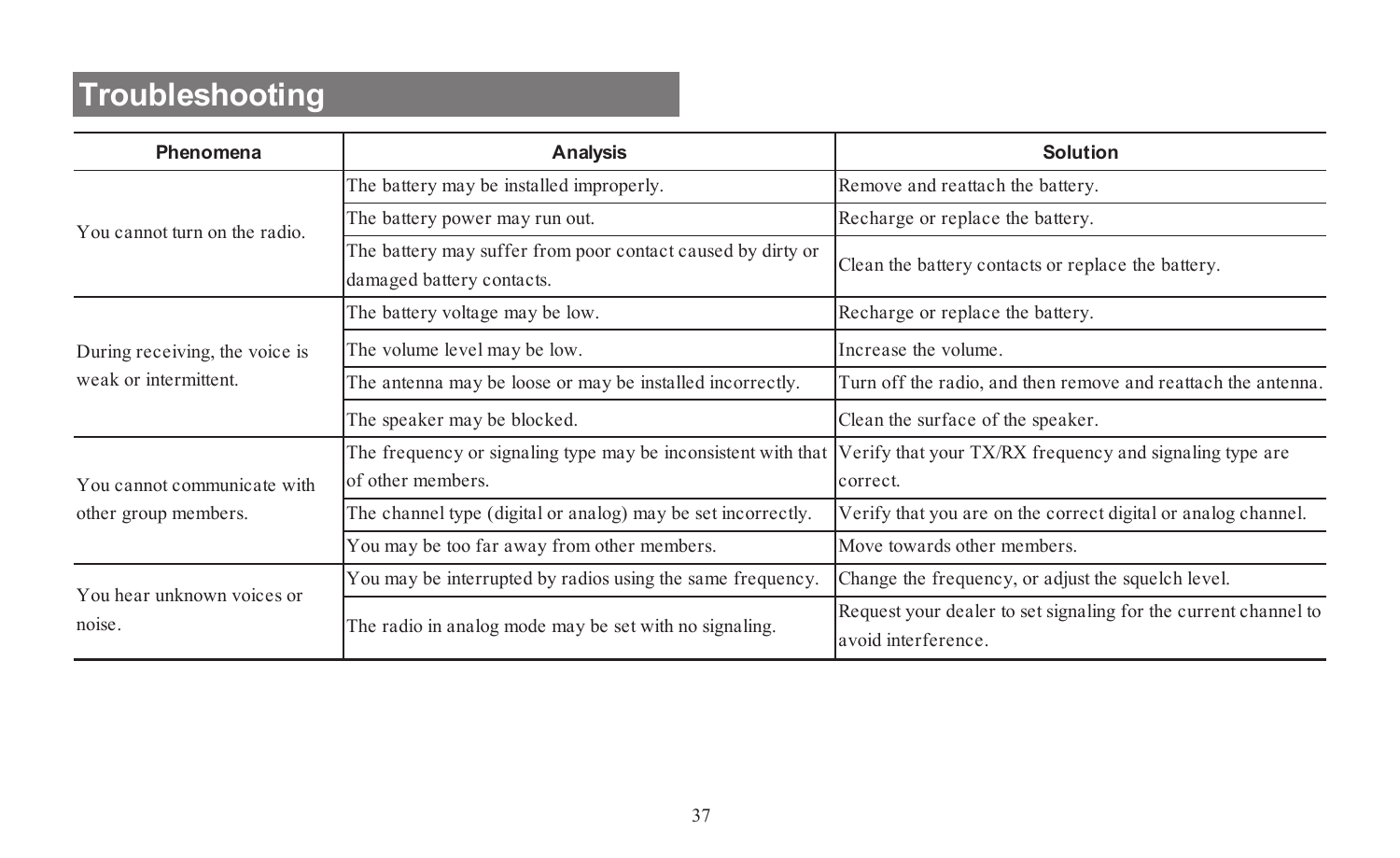| Phenomena                                                               | Analysis                                                                                                                                          | Solution                                                            |
|-------------------------------------------------------------------------|---------------------------------------------------------------------------------------------------------------------------------------------------|---------------------------------------------------------------------|
| You are unable to hear anyone<br>because of too much noise and<br>hiss. | You may be too far away from other members.                                                                                                       | Move towards other members.                                         |
|                                                                         | You may be in an unfavourable position. For example, your<br>communication may be blocked by high buildings or blocked<br>in an underground area. | Move to an open and flat area, restart the radio, and try<br>again. |
|                                                                         | It may be the result of external disturbance (such as<br>electromagnetic interference).                                                           | Stay away from equipment that may cause interference.               |
| You cannot use the keys.                                                | The keypad may not work temporarily.                                                                                                              | Restart the radio.                                                  |
| The LCD does not display any<br>information.                            | The LCD may not work temporarily.                                                                                                                 | Restart the radio                                                   |

If the above solutions cannot fix your problems, or you may have some other queries, please contact your dealer for more technical support.<br>
38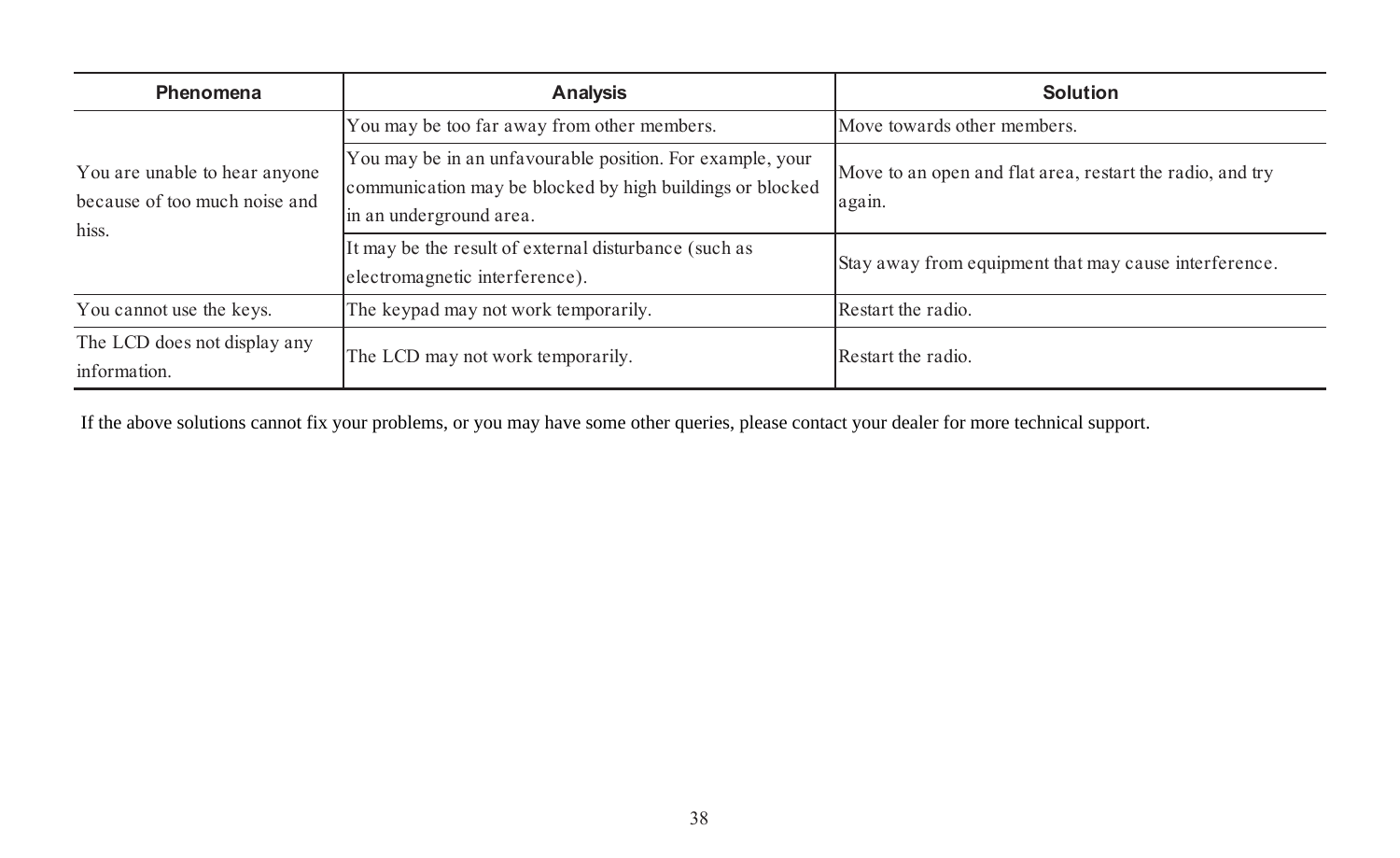# <span id="page-42-0"></span>**Care and Cleaning**

<span id="page-42-1"></span>To guarantee optimal performance as well as a long service life of the product, please follow these tips.

## **Product Care**

- Do not pierce or scrape the product.
- l Keep the product far away from substances that can corrode the circuitry.
- $\bullet$  Do not hold the product by the antenna or earpiece cable.
- <span id="page-42-2"></span> $\bullet$  Close the accessory connector cover when no accessory is in use.

# **Product Cleaning**

#### $\bigwedge$  Caution

Turn off the product and remove the battery before cleaning.

- l Clean up the dust and fine particles on the product surface and charging piece with a clean and dry lint-free cloth or a brush regularly.
- $\bullet$  Use neutral cleanser and a non-woven fabric to clean the keys, knobs, and front case after long-time use. Do not use chemical preparations such as stain removers, alcohol, sprays or oil preparations, so as to avoid surface case damage.
- Make sure the product is completely dry before use.

# <span id="page-42-3"></span>**Optional Accessories**

Contact your local dealer for the optional accessories used with the product.

#### $\bigwedge$  Caution

Use the approved accessories only; otherwise, we will not be liable for any loss or damage arising out of the use of any unauthorised accessories.

# <span id="page-42-4"></span>**Abbreviations**

| Abbreviation  | <b>Full Name</b>                        |
|---------------|-----------------------------------------|
| AGC           | Automatic Gain Control                  |
| <b>BS</b>     | <b>Base Station</b>                     |
| <b>CDCSS</b>  | Continuous Digital-coded Squelch System |
| <b>CTCSS</b>  | Continuous Tone-coded Squelch System    |
| <b>DGNA</b>   | Dynamic Group Number Assignment         |
| <b>DTMF</b>   | Dual-tone Multi-frequency               |
| <b>FOACSU</b> | Full Off Air Call Set-up                |
| <b>GPS</b>    | Global Positioning System               |
| LCD.          | Liquid-crystal display                  |